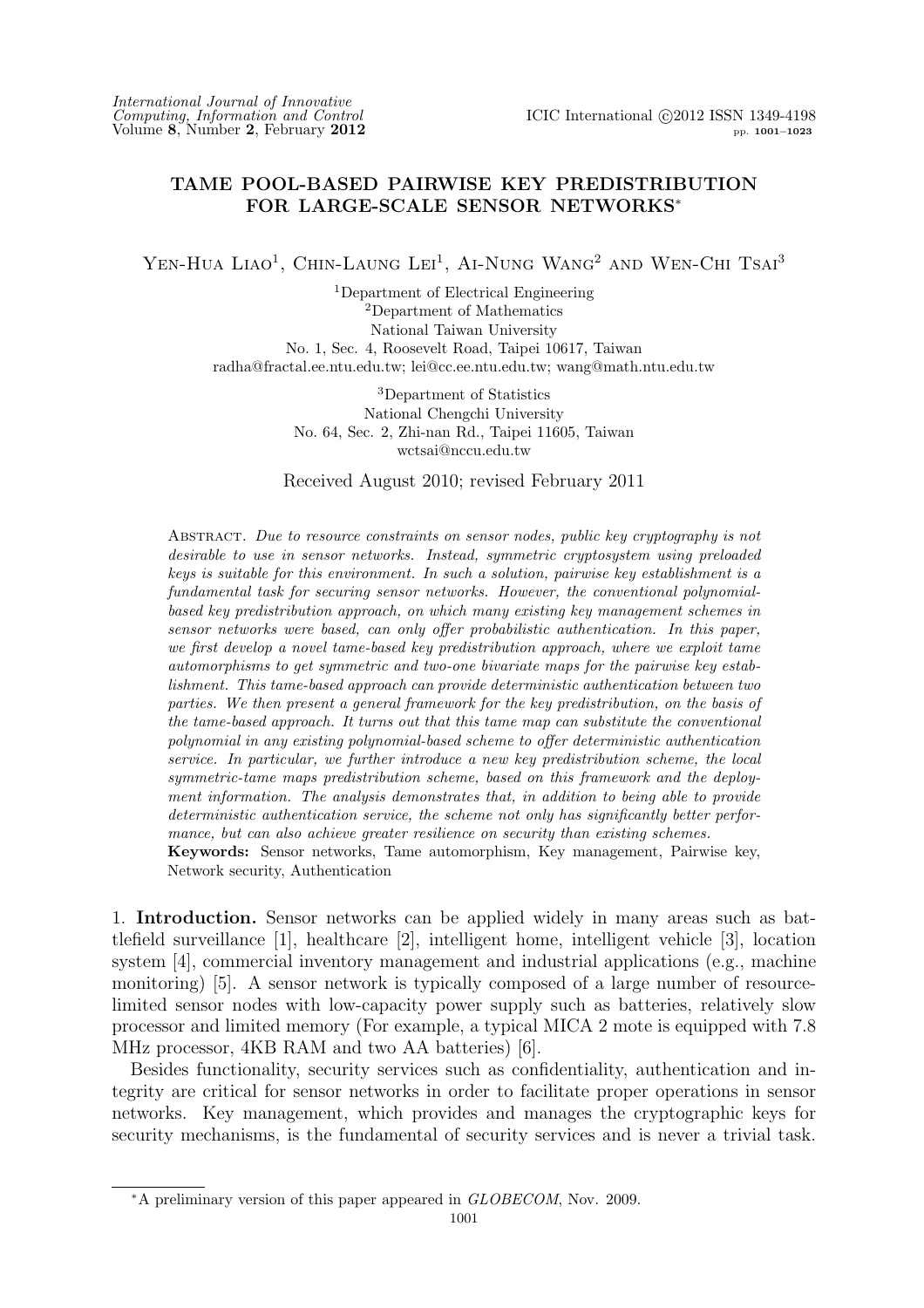The difficulty to manage keys over sensor networks mainly comes from two properties of sensor networks: the lack of resource for conventional public key cryptography and the vulnerability to physical attacks such as the destruction or the capture of sensor nodes. Due to the importance and difficulty of key management over sensor networks, many key management schemes based on symmetric cryptosystem are proposed recently [7-25].

The basic issue of key management in symmetric cryptosystem is how to establish a symmetric shared key between two communication parties. Generally, in a sensor network, the network topology cannot be known in advance before deployment. Therefore, a practical method for the key distribution in sensor networks is to preload key(s) in each sensor node prior to deployment. There are two extremes. One is to have all the nodes in network shared one common key. The advantages of this solution are no communication or computation needed for pairwise key establishment and low storage overhead. However, it suffers from the situation that the capture of a single node will compromise the whole network. The other extreme is to have each sensor node preloaded *N −* 1 pairwise keys, each of which is shared with each of other *N −*1 nodes, where *N* is the total number of sensor nodes. Although, in this solution, the captured nodes will not compromise any other pairwise keys used between non-compromised nodes, the storage overhead (e.g.,  $N = 10,000$  makes it infeasible due to the constrained memory on sensor nodes.

Usually, in sensor networks, the most basic and commonest communication pattern for a sensor node is to communicate with its neighbors. Other communication patterns (such as communicating between two nodes which are more than one-hop away) can be realized based on this basic communication pattern [22]. Therefore, how to establish a pairwise key between two neighboring sensor nodes gets mostly concerned. Eschenauer and Gligor [7] proposed a probabilistic key predistribution technique, where each sensor node randomly picks a subset of keys from a large key pool before deployment. Thus, two neighbors can share at least one common key with a certain probability after deployment. Many schemes were developed based on the basic probabilistic key predistribution scheme [7]. However, the problem of these existing probabilistic key predistribution schemes is that they can only provide probabilistic authentication service in sensor networks, since two pairs of sensor nodes may share the same pairwise key in these schemes.

In this paper, we first take advantage of tame automorphism in algebra to develop a novel tame-based key predistribution approach, in which a pairwise key is uniquely shared between two sensor nodes. Therefore, the approach can provide deterministic authentication service for sensor networks through challenge-response. Based on the approach, we further introduce a key predistribution scheme for large-scale sensor networks. The analysis shows that the scheme not only has significantly higher probability to establish a direct pairwise key between two neighbors, but can also achieve greater resilience against node compromises. Furthermore, the existing key predistribution schemes need to do trade-off between the performance of establishing a direct pairwise key between two neighbors and the resilience against node compromises. However, our scheme can achieve arbitrarily high probability to establish a direct pairwise key between two neighbors without decreasing the resilience of security.

The rest of this article is organized as follows. We briefly review the related works for sensor networks in Section 2. In Sections 3 and 4, we develop a tame-based key predistribution approach and a tame pool-based key predistribution framework respectively. Based on this framework, the conventional polynomial in any existing polynomial pool-based scheme can be substituted by the tame map in order to offer deterministic authentication service. Particularly, in Section 5, we further introduce a new instantiation in details, the *local symmetric-tame maps predistribution scheme*, on the basis of the framework and the deployment knowledge. The analyses of the performance, resilience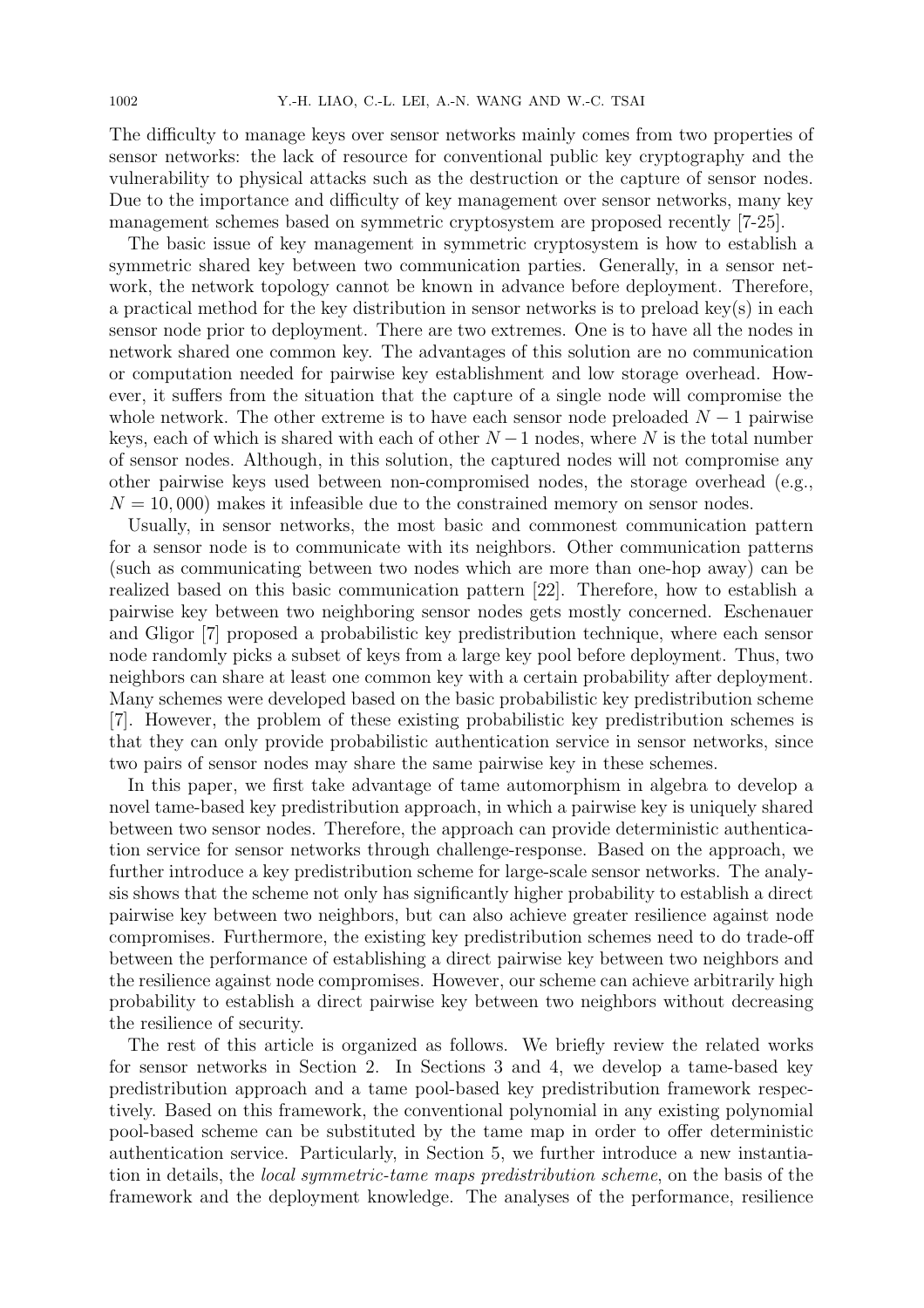against node compromise, communication, computation and memory overhead for the scheme are given in Section 6. In Section 7, we compare the effect of decreasing memory overhead to various schemes. We conclude this article in Section 8.

2. **Related Work.** There have been a number of key management schemes developed for sensor networks. Eschenauer and Gligor [7] proposed a basic probabilistic key predistribution technique to establish pairwise keys in sensor networks. Chan et al. [8] further extended the basic technique [7] to the *q*-composite key predistribution scheme, which allows two sensor nodes to setup a pairwise key only when they share at least *q* common keys. In these schemes, a small number of compromised nodes will compromise a large portion of direct pairwise keys between non-compromised sensor nodes. Chan et al. [8] additionally proposed a random-pairwise keys scheme. It can provide the property of perfect resilience against node compromises, which means that the compromised sensor nodes will not compromise any direct pairwise key between two non-compromised sensor nodes. However, the scheme suffers from the limited network size. Based on Blundo's polynomial-based approach [26] and the basic scheme [7], Liu et al. [12,14] presented the polynomial pool-based schemes: the random subset assignment scheme and grid-based scheme. Du et al. [10] proposed the multiple-space key predistribution scheme based on Blom's work [27] and the basic scheme [7]. Their scheme is equivalent to the random subset assignment scheme [12]. These schemes have a threshold property on the resilience against node compromises, which means that a sensor network remains perfect resilience up to the capture of a certain fraction of sensor nodes.

Taking advantage of the expected locations of sensor nodes, Du et al. [11] presented a scheme to improve the basic scheme [7]. Ito et al. [28] further extended Du et al.'s [11] scheme to a scheme where different keys are logically mapped to two dimensional positions, and the keys distributed to a node are determined by their positions estimated through the probability density function of node deployment. Liu and Ning [25] proposed three schemes using the expected location or deployment location information of sensor nodes to improve the random-pairwise keys scheme [8] and the random subset assignment scheme [12]. In this article, we present a scheme which further combines predeployment knowledge and postdeployment knowledge of sensor nodes for key predistribution to achieve significantly better performance and resilience on security than aforementioned schemes.

Due to the use of conventional polynomials for key predistribution, the polynomial pool-based schemes (The basic scheme [7] is a special case of the polynomial pool-based approach.) have collision problem, which means that two pairs of sensor nodes may share the same pairwise key. Therefore, they can only provide probabilistic authentication service in sensor networks. Perrig et al. [29] presented two security protocols: SNEP and *µ*TESLA. SNEP is a protocol for data confidentiality, two-party data authentication and data freshness. *µ*TESLA was developed based on TESLA [30] for broadcast authentication in sensor networks. Their schemes use a base station for key management after deployment. Traynor et al. [23,24] also proposed a mechanism using key distribution center (KDC) to perform probabilistic authentication between two sensor nodes. These schemes rely on a KDC/base station for key management after deployment. It restricts the scalability of their works. In this article, we introduce a tame-based approach for key predistribution, which can easily offer deterministic authentication service without the participation of a KDC/base station. Actually, our tame map can substitute the polynomial in any existing polynomial pool-based scheme to provide deterministic authentication service between two parties in sensor networks.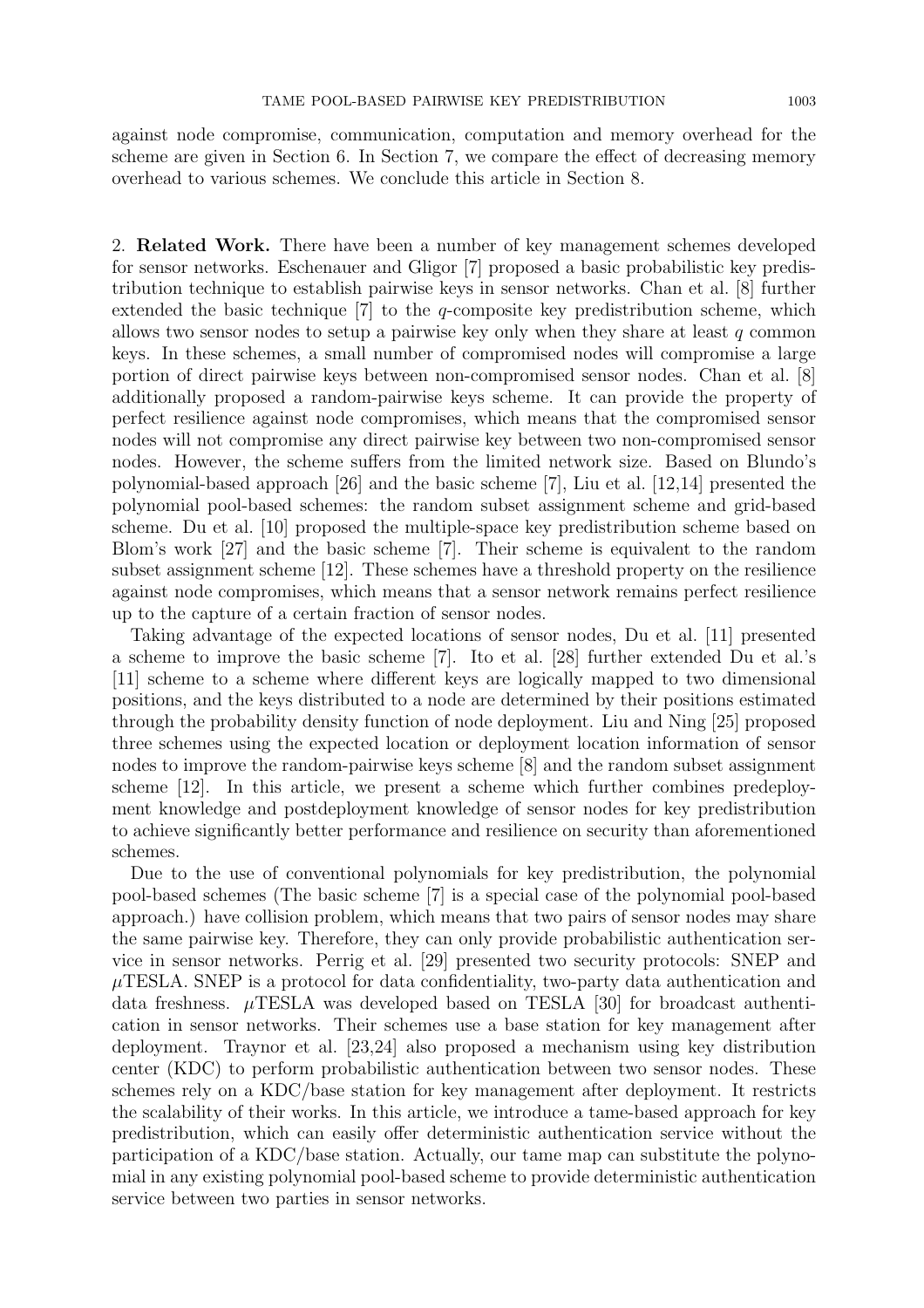Zhu et al. [22] developed  $LEAP(+)$  key management protocol for sensor networks. In this scheme, an attacker can easily compromise all the sensor nodes in a sensor network and then take over the network as long as he (or she) compromises a single node after the deployment and before the expiration of the node's time interval  $T_{\text{min}}$  (We assume that nodes are protected well before the deployment.). Besides, for a sensor network with high node density (e.g., the number of neighbors is more than 20), the scheme may not be desirable due to the lack of resilience. However, our scheme can tolerate many nodes to be compromised without threatening the direct communications between two non-compromised nodes, and can be applied to any sensor network with a reasonable node density.

Other related researches were studied. Chan and Perrig [18] proposed a protocol using one or more peer sensor nodes as intermediaries to help to establish pairwise keys. Chuang et al. [31] presented a group-based scheme using one-way function to generate groupto-group pairwise keys. Miller and Vaidya [32] presented a protocol utilizing channel diversity to allow neighboring nodes to establish pairwise keys via broadcasting plaintext keys. In Law et al. [33], they constructed an evaluation framework to identify the suitable candidates of block ciphers for sensor networks.

Additionally, there are some other strategies developed to address various attacks in sensor networks, which further improve the security of sensor networks. They include secure routing [34], secure location verification [35], defending against wormhole attacks [36], preventing false data injection attacks [37], defeating Sybil attacks [38] and recognizing node replication attacks [39].

3. **Tame-based Key Predistribution.** In this section, we first develop a new technique using tame automorphism for key predistribution, which is the basis of our framework.

In algebra, a tame automorphism  $\varphi_i = (\varphi_{i,1}, \ldots, \varphi_{i,n})$  is given as the following form, where permutations of variables  $x_1, \ldots, x_n$  are allowed,

$$
(1) : \varphi_{i,1}(x_1, \dots, x_n) = x_1 + g_{i,1}(x_2, \dots, x_n) = y_1
$$
  
\n
$$
(2) : \varphi_{i,2}(x_1, \dots, x_n) = x_2 + g_{i,2}(x_3, \dots, x_n) = y_2
$$
  
\n
$$
\vdots
$$
  
\n
$$
(j) : \varphi_{i,j}(x_1, \dots, x_n) = x_j + g_{i,j}(x_{j+1}, \dots, x_n) = y_j
$$
  
\n
$$
\vdots
$$
  
\n
$$
(n) : \varphi_{i,n}(x_1, \dots, x_n) = x_n = y_n
$$

**Proposition 3.1.** *A tame automorphism*  $\varphi_i$  *is invertible. Its inverse is*  $\varphi_i^{-1} = (\varphi_{i,1}^{-1}, \ldots, \varphi_{i,1}^{-1})$  $\varphi_{i,n}^{-1}$  with  $x_n = \varphi_{i,n}^{-1}(y_1, \ldots, y_n) = y_n$  and  $x_j = \varphi_{i,j}^{-1}(y_1, \ldots, y_n) = y_j - g_{i,j}(\varphi_{i,j+1}^{-1}(y_1, \ldots, y_n))$  *<i>for*  $j = n - 1, \ldots, 1$ .

For example, when  $n = 3$ ,  $\varphi_i^{-1} = (\varphi_{i,1}^{-1}, \dots, \varphi_{i,3}^{-1})$  is as follows:

$$
\varphi_{i,3}^{-1}(y_1, y_2, y_3) = x_3 = y_3
$$
  

$$
\varphi_{i,2}^{-1}(y_1, y_2, y_3) = x_2 = y_2 - g_{i,2}(y_3)
$$
  

$$
\varphi_{i,1}^{-1}(y_1, y_2, y_3) = x_1 = y_1 - g_{i,1}(y_2 - g_{i,2}(y_3), y_3)
$$

**Corollary 3.1.** *A tame automorphism is an injective map.*

In our method, we let  $n = 2$  and  $\varphi_i : K^2 \to K^2$ , where *K* is a *GF*(2<sup>*l*</sup>); *l* is a half of a cryptographic key length, and let T be composition map  $\varphi_r \dots \varphi_2 \varphi_1$  with  $r \geq 4$ :  $T(x_1, x_2) = \varphi_r \dots \varphi_2 \varphi_1(x_1, x_2) = (T_1(x_1, x_2), T_2(x_1, x_2))$ . In composition map T, the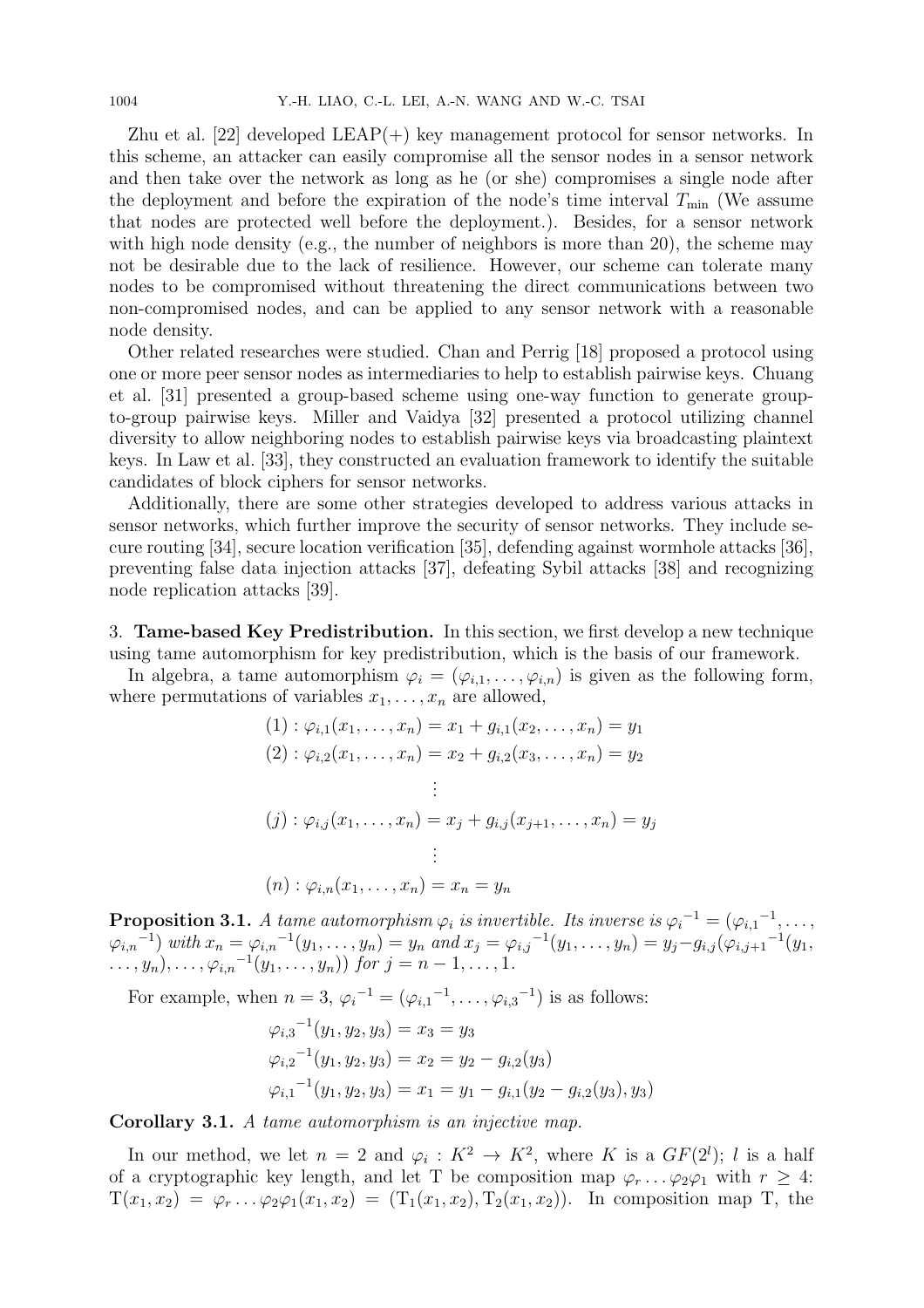order for  $\varphi_i$ 's variables with polynomial  $g_{i,j}$  is permuted at least three times, for  $i =$ 1*, . . ., r*.

**Example 3.1.** *Let*  $r = 4$  *and*  $\varphi_i = (\varphi_{i,1}, \varphi_{i,2}), 1 \leq i \leq r$  *be as follows:* 

$$
[1]: \varphi_{1,1}(x_1, x_2) = x_1 + g_{1,1}(x_2) = y_1 \quad \varphi_{1,2}(x_1, x_2) = x_2 = y_2
$$
  
\n
$$
[2]: \varphi_{2,1}(y_1, y_2) = y_1 = z_1 \qquad \varphi_{2,2}(y_1, y_2) = y_2 + g_{2,2}(y_1) = z_2
$$
  
\n
$$
[3]: \varphi_{3,1}(z_1, z_2) = z_1 + g_{3,1}(z_2) = w_1 \qquad \varphi_{3,2}(z_1, z_2) = z_2 = w_2
$$
  
\n
$$
[4]: \varphi_{4,1}(w_1, w_2) = w_1 = q_1 \qquad \varphi_{4,2}(w_1, w_2) = w_2 + g_{4,2}(w_1) = q_2
$$

*It follows that*

$$
T(x_1, x_2) = \varphi_4 \varphi_3 \varphi_2 \varphi_1(x_1, x_2) = (T_1(x_1, x_2), T_2(x_1, x_2))
$$
  
=  $(x_1 + g_{1,1}(x_2) + g_{3,1}(x_2 + g_{2,2}(x_1 + g_{1,1}(x_2))), x_2 + g_{2,2}(x_1 + g_{1,1}(x_2))$   
+  $g_{4,2}(x_1 + g_{1,1}(x_2) + g_{3,1}(x_2 + g_{2,2}(x_1 + g_{1,1}(x_2))))).$ 

The order for  $\varphi_{i+1}$ 's variables with polynomial  $g_{i+1,j}$  is different from the order for  $\varphi_i$ 's variables with polynomial  $g_{i,j}$ , for  $i = 1, 2, 3$ . Therefore, the order for  $\varphi_i$ 's variables with polynomial  $g_{i,j}$  is permuted three times in the example, for  $i = 1, \ldots, 4$ .

**Corollary 3.2.** *From Corollary 3.1, we get*  $\varphi_i$  *is an injective map. It follows that composition map* T *is an injective map as well.*

In addition to T, we let  $h(x, y) = (x + y, xy) : K^2 \to K^2$ , where *K* is a  $GF(2^l)$ .

**Proposition 3.2.** *h*(*x, y*) *is a symmetric and two-one map. That is,*  $h(\alpha, \beta) = h(\alpha', \beta')$ , *if* and only if  $\alpha = \alpha'$ ,  $\beta = \beta'$  or  $\alpha = \beta'$ ,  $\beta = \alpha'$ .

# **Proof:**

- (a) It is obvious that  $h(x, y) = (x + y, xy) = (y + x, yx) = h(y, x)$ . Therefore,  $h(x, y)$  is symmetric.
- (b) Suppose  $h(\alpha, \beta) = (\alpha + \beta, \alpha\beta) = (u, v)$ . Then,  $\alpha + \beta = u$  and  $\alpha\beta = v$ . When

$$
x + y = u \tag{1}
$$

$$
xy = v \tag{2}
$$

Combining Equations (1) and (2), we have

$$
x^2 - uv + v = 0 \tag{3}
$$

We can factor Equation (3) into  $(x - \alpha)(x - \beta) = 0$ , and it implies that  $(x, y) = (\alpha, \beta)$ or  $(\beta, \alpha)$ . Therefore,  $h(x, y)$  is a two-to-one map.

From (a) and (b), we can conclude that  $h(x, y)$  is a symmetric and two-to-one map. We further let  $f(x, y) = \mathcal{T} \circ h(x, y) = (f_1(x, y), f_2(x, y)) : K^2 \to K^2$ , where *K* is a *GF*( $2^l$ ). These  $f_\zeta(x, y)$  for  $\zeta = 1, 2$  are bivariate polynomials.

**Corollary 3.3.**  $f(x, y)$  *is a symmetric and two-one map, since*  $h(x, y)$  *is a symmetric and two-one map, and* T *is an injective map. That is,*  $f(\alpha, \beta) = f(\alpha', \beta')$ *, if and only if*  $\alpha = \alpha'$ ,  $\beta = \beta'$  or  $\alpha = \beta'$ ,  $\beta = \alpha'$ .

 $\sum_{i,j=0}^{t} a \zeta_{ij} x^i y^j$  for  $\zeta = 1, 2$ , from  $f(x, y)$ . For example, in the previous example, we get Through proper configuration, we can get two *t*-degree bivariate polynomials,  $f_\zeta(x, y) =$  $t = 99$  if  $g_{1,1}$  is a 3-degree polynomial,  $g_{2,2}$  is a 33-degree polynomial,  $g_{3,1}$  is a 1-degree polynomial, and *g*4*,*<sup>2</sup> is also a 1-degree polynomial. For the sake of presentation, we refer to  $f(x, y)$  as a *symmetric-tame map*. In the following, we assume that all the symmetrictame maps are *t*-degree (it means that both  $f_\zeta(x, y)$  for  $\zeta = 1, 2$  are *t*-degree).

For key predistribution, the setup server randomly generates a symmetric-tame map  $f(x, y)$ . Here "randomly" means that 1) *r* is a random number which is not smaller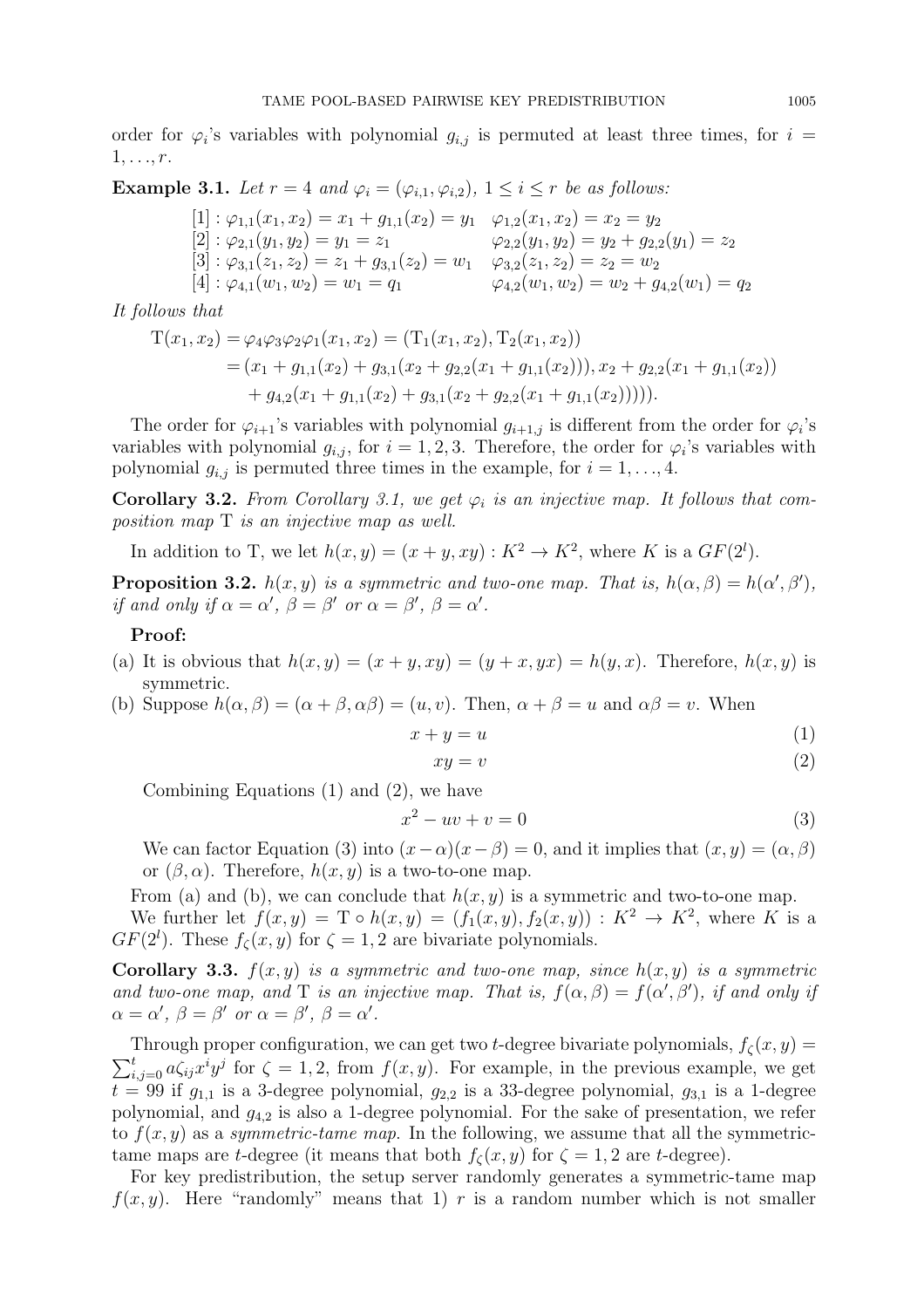than 4, 2) each polynomial  $g_{i,j}$  is generated randomly, 3) the order for  $\varphi_i$ 's variables with polynomial  $g_{i,j}$  in composition map T, for  $i = 1, \ldots, r$ , is permuted randomly and at least three times, and 4) *t*-degree randomly consists of *t*'s factors depending on *r* and how  $T_\zeta(x, y)$  for  $\zeta = 1, 2$  is composed of. For example, in Example 3.1 with  $t = 99$  and  $r = 4$ , the degrees of  $g_{1,1}$ ,  $g_{2,2}$ ,  $g_{3,1}$  and  $g_{4,2}$ , can be respectively 3, 33, 1, 1 or 33, 1, 3, 1 or 9, 11, 1, 1, etc.

In our method, each sensor node has a unique ID. For each sensor node *α*, the setup server computes a symmetric-tame map share of  $f(x, y)$ :  $f(\alpha, y) = (f_1(\alpha, y), f_2(\alpha, y))$ , and store  $f(\alpha, y)$  in the memory of node  $\alpha$ . Any two sensor nodes  $\alpha$  and  $\beta$  can establish a pairwise key through  $f(\alpha, \beta) = (f_1(\alpha, \beta), f_2(\alpha, \beta)) = (f_1(\beta, \alpha), f_2(\beta, \alpha)) = f(\beta, \alpha)$ . Node  $\alpha$  can compute  $f(\alpha, \beta) = (f_1(\alpha, \beta), f_2(\alpha, \beta))$  by evaluating  $f(\alpha, y)$  at point  $\beta$ , and node  $\beta$ can also compute the common key  $f(\alpha, \beta) = f(\beta, \alpha) = (f_1(\beta, \alpha), f_2(\beta, \alpha))$  by evaluating *f*(*β, y*) at point *α*. Both of them then use  $f_1(\alpha, \beta) || f_2(\alpha, \beta) = f_1(\beta, \alpha) || f_2(\beta, \alpha)$  as their pairwise key. Since  $f(x, y)$  is a symmetric and two-one map, the pairwise key is uniquely shared between them. They both can authenticate each other through challenge-response protocol with the pairwise key. Therefore, this tame-based key predistribution approach can provide deterministic authentication service in sensor networks.

Due to the use of two *t*-degree polynomials  $f_\zeta(x, y)$  for  $\zeta = 1, 2$ , the security analysis for the approach is *t*-collusion resistant. In other words, an attacker knows nothing about the pairwise key between any two non-compromised nodes if he (or she) compromises no more than *t* nodes.

In order to establish a pairwise key, a sensor node needs to evaluate the symmetrictame map share at the ID of the other sensor node. This involves evaluating two *t*degree polynomials over  $GF(2^l)$ . Therefore, the computation complexity for a sensor node is  $3t - 1$  multiplications and 2t additions over  $GF(2^l)$ . The addition over  $GF(2^l)$  is simply the exclusive-OR (XOR) of two*l*-bit blocks. The multiplication *q* of two elements  $o = (o_{l-1}, \ldots, o_1, o_0)$  and  $p = (p_{l-1}, \ldots, p_1, p_0)$  over  $GF(2^l)$ , which is defined with an irreducible polynomial  $g(x) = g_l x^l + \ldots + g_1 x + g_0$  over  $GF(2^l)$   $(g = (g_l, \ldots, g_1, g_0))$  with degree *l* stored in each sensor node, can be computed by shift and XOR operations as follows [40].

- 1) Let  $i = 1$ . If  $p_0 = 0$ , then  $q = 0$  else  $q = 0$ .
- 2) Shift *o* 1 bit to the left.
- 3) If  $o_l = 1$ , then  $o = o \oplus g$ .
- 4) If  $p_i = 1$ , then  $q = q \oplus o$ .
- 5) Let  $i = i + 1$ .
- 6) If  $i < l$ , go to 2).
- 7) Output *q*.

The storage space needed for each sensor node is  $2 \times (t+1) \times l + l$  bits for storing the *t*-degree symmetric-tame map share and  $g(x)$ . There is no communication overhead in the approach for pairwise key establishment. Therefore, compared with the conventional polynomial-based approach which can only provide probabilistic authentication, our method can offer sensor networks deterministic authentication service without increasing the computation, memory and communication overhead.

4. **Tame Pool-based Key Predistribution.** The tame-based approach presented above is *t*-collusion resistant. However, the value of *t* is limited by memory constraint on sensor node (e.g.,  $t = 98$ ). For large-scale sensor networks (e.g., the number of sensor nodes is 10,000), this limited collusion resistance property may not be enough. Therefore, in this section, we further develop a general framework for dealing with key predistribution of large-scale sensor networks, in the basis of the tame-based approach. We refer to it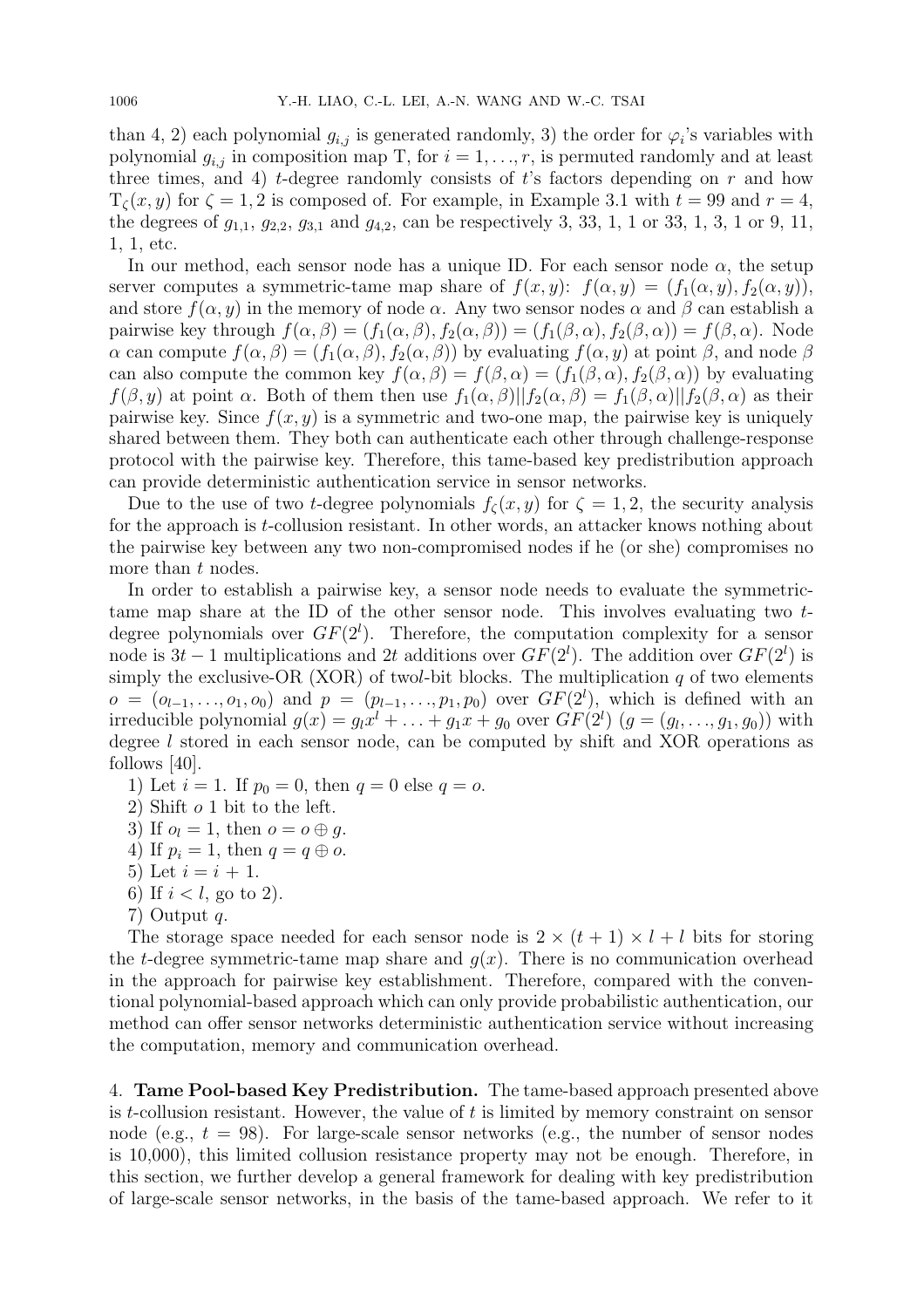as tame pool-based key predistribution because there exists a pool of *symmetric-tame maps* used in the framework. As a result, the polynomial used in any existing polynomial pool-based scheme can be substituted by the symmetric-tame map to offer deterministic authentication service. In particular, we will introduce a new instantiation based on the framework in next section.

The process of the framework consists of three phases: symmetric-tame map predistribution, direct key establishment and indirect key establishment. The setup server distributes symmetric-tame map shares to each sensor node in the symmetric-tame map predistribution phase. After deployment, two sensor nodes will try to establish a direct pairwise key through direct key establishment phase first. If it successes, the process stops; otherwise, the two nodes perform indirect key establishment to establish an indirect pairwise key with assistance of other nodes.

## **(1) Symmetric-tame map predistribution phase**

The setup server randomly generates a set *F* of *symmetric-tame maps* and assigns each symmetric-tame map a unique ID to identify the different maps. For each sensor node  $\alpha$ , the setup server selects a subset of symmetric-tame maps from  $F$ , and then distributes the corresponding shares of these maps to the node.

# **(2) Direct key establishment phase**

In this phase, two sensor nodes first determine whether they share a common symmetrictame map. To accomplish this, one of them broadcasts all the identifiers of symmetrictame maps which it has shares of. In order to prevent traffic analysis attack, this node may use encrypted broadcasts [1,3], instead of revealing the identifiers of these maps directly. If the other node also has one of the symmetric-tame map shares associated with the broadcasts, it computes the corresponding pairwise key based on tame-based approach presented in Section 3, and then responds to the source node through challengeresponse (It may add the ID of the corresponding map to its response packet.). They can authenticate each other in this phase, since the pairwise key is only shared between them. **(3) Indirect key establishment phase**

If two nodes cannot establish a pairwise key through the direct key establishment phase, they need to run the indirect key establishment. They have to discover one or more intermediate nodes to assist them in establishing an indirect pairwise key. A possible way is to have one of them (called source node) to send a request to a number of nodes which have direct pairwise keys with it. If one of these intermediate nodes can also establish direct key with the other node (called destination node), this intermediate node can be used to help establishing an indirect pairwise key. Otherwise, the request would be forwarded continuously by these intermediate nodes. The communication overhead incurred by such procedure may be considerable in this phase.

In order to get high probability to establish a direct pairwise key between two nodes and good resilience against node compromises, the main concern in the framework is how to select the subset of symmetric-tame maps from *F* for each node in the predistribution phase. In next section, we propose a scheme, based on the framework, where the selection of the subset of symmetric-tame maps from  $\mathcal F$  for a node is according to the location of the node.

5. **Local Symmetric-tame Maps Predistribution Scheme.** Now, we introduce a key predistribution scheme, the *local symmetric-tame maps predistribution scheme*, based on the framework and location information of sensor nodes. We assume that the setup server can predetermine sensor nodes' locations, and each sensor node can acquire its actual deployment location after being deployed. This assumption is reasonable, since it is possible to predict sensor nodes' locations in many applications in static sensor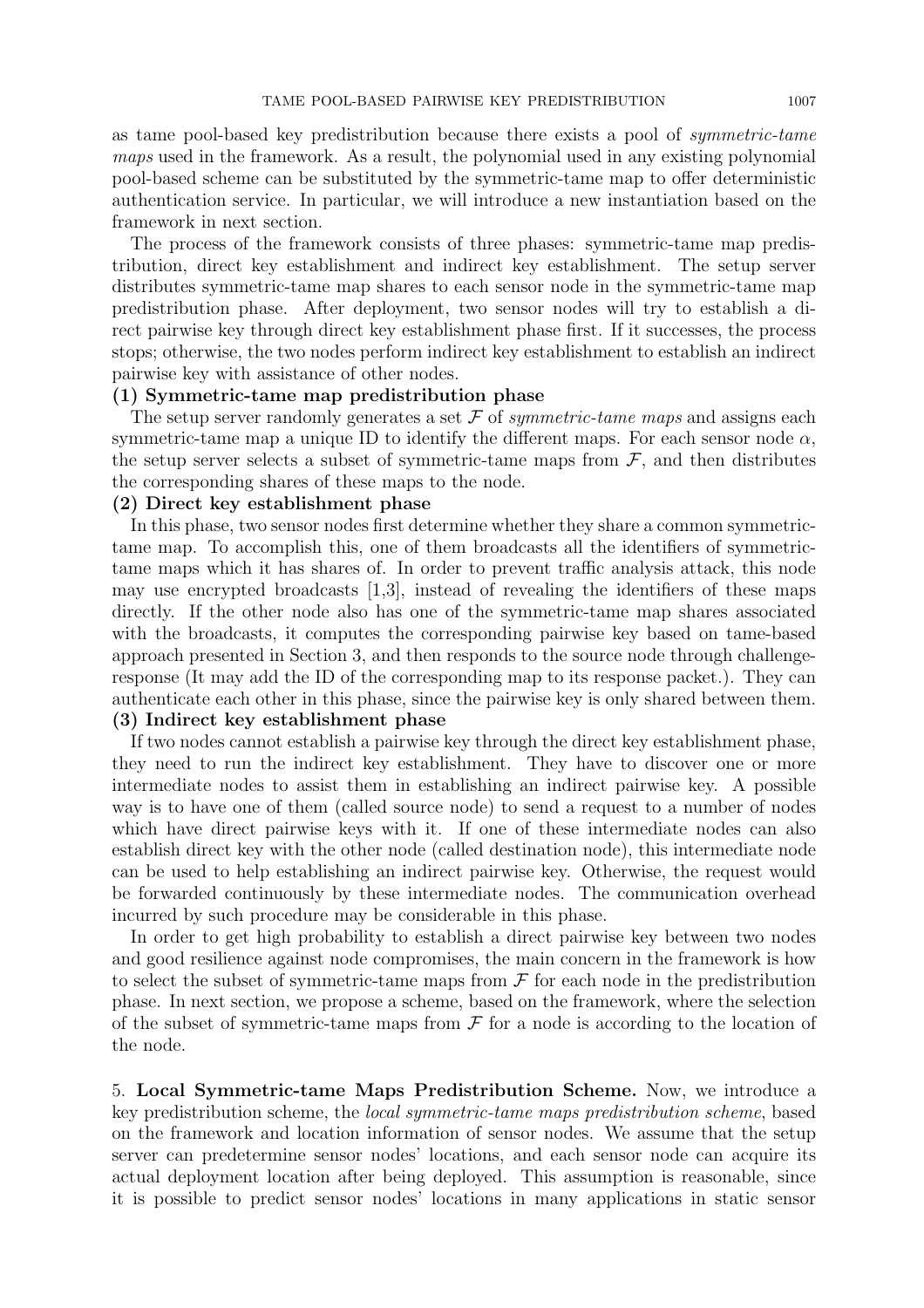networks. Moreover, there have been many tasks focusing on the development of location system of sensor nodes [4,41].

The basic idea of this scheme is to combine the expected location information of sensor nodes with the improving random subset assignment scheme with deployment locations (IRSS) [25] for key predistribution. In the following, we first describe the deployment model used in our scheme, and then present the local symmetric-tame maps predistribution scheme.

5.1. **Deployment model.** We assume that the sensor network is deployed in a target field of a two-dimension area. However, this model can be extended to a three-dimension space straightforwardly. In the target field, the location of a sensor node can be represented by a coordinate. The setup server can predetermine each sensor's location called *expected location*. After being deployed, a sensor node is at *deployment location*, which is its actual location. The expected location and the deployment location of a sensor node may be different. The difference is referred to as the *deployment error* for the node. This model is similar to that in IRSS [25].

In the model, the transmission range of a sensor node is denoted as  $T_r$ . Two sensor nodes are called *neighbors* if they are within the transmission range of each other.

For simplicity, we analyze the performance of our scheme under the scenario that a sensor node randomly locates anywhere in a circle centered at the node's expected location with a radius *e* called the *maximum deployment error* (In our model, we assume that the setup server can predetermine the maximum deployment error *e*.). However, our scheme can be applied to any deployment model.

5.2. **Local symmetric-tame maps predistribution scheme.** In the proposed scheme, the setup server locally chooses symmetric-tame maps in the predistribution phase for each sensor node according to its expected location. Specifically, for each sensor node, the setup server randomly picks a subset of symmetric-tame maps from the circle centered at its expected location with a predetermined radius, and stores the corresponding shares in the node. The analysis indicates that the proposed scheme outperforms previous ones.

*The Proposed Scheme.* We now describe the local symmetric-tame maps predistribution scheme in details below. We use the notations in Table 1.

## **Phase 1: Symmetric-tame map predistribution**

The setup server first predetermine *e*, *b*<sup>'</sup>, *b* and  $|\mathcal{F}|$ , where *b*<sup>'</sup> is limited by memory constraint and the range of *b* can be referred to the analysis in Section 6.1. Then the setup server randomly generates a set  $\mathcal F$  of symmetric-tame maps:  $K^2 \to K^2$ , where K is a  $GF(2^l)$ , and each of them is associated with a unique location in the target field. The location's coordinate can also be assigned as the ID of the corresponding symmetric-tame map. These symmetric-tame map locations are evenly distributed over the whole target field. For each sensor node, the setup server randomly chooses a subset of *b* symmetric-tame maps from the circle centered at the node's expected location with radius  $(e + \delta + \omega)$ , where we can compute  $\omega$  according to the analysis in Section 6.1 and  $\delta = ((e + \omega) \times \sqrt{b'/b}/(1 - \sqrt{b'/b})$ , and then predistributes the corresponding symmetrictame map shares and their locations to the sensor node. For convenience, we call this circle *local circle*. It is shown in Figure 1(a).

# **Phase 2: Symmetric-tame map prioritization**

Each sensor node first acquires its deployment location after being deployed. Then, according to its deployment location and the related locations of the predistributed symmetric-tame map shares, the node prioritizes these symmetric-tame map shares by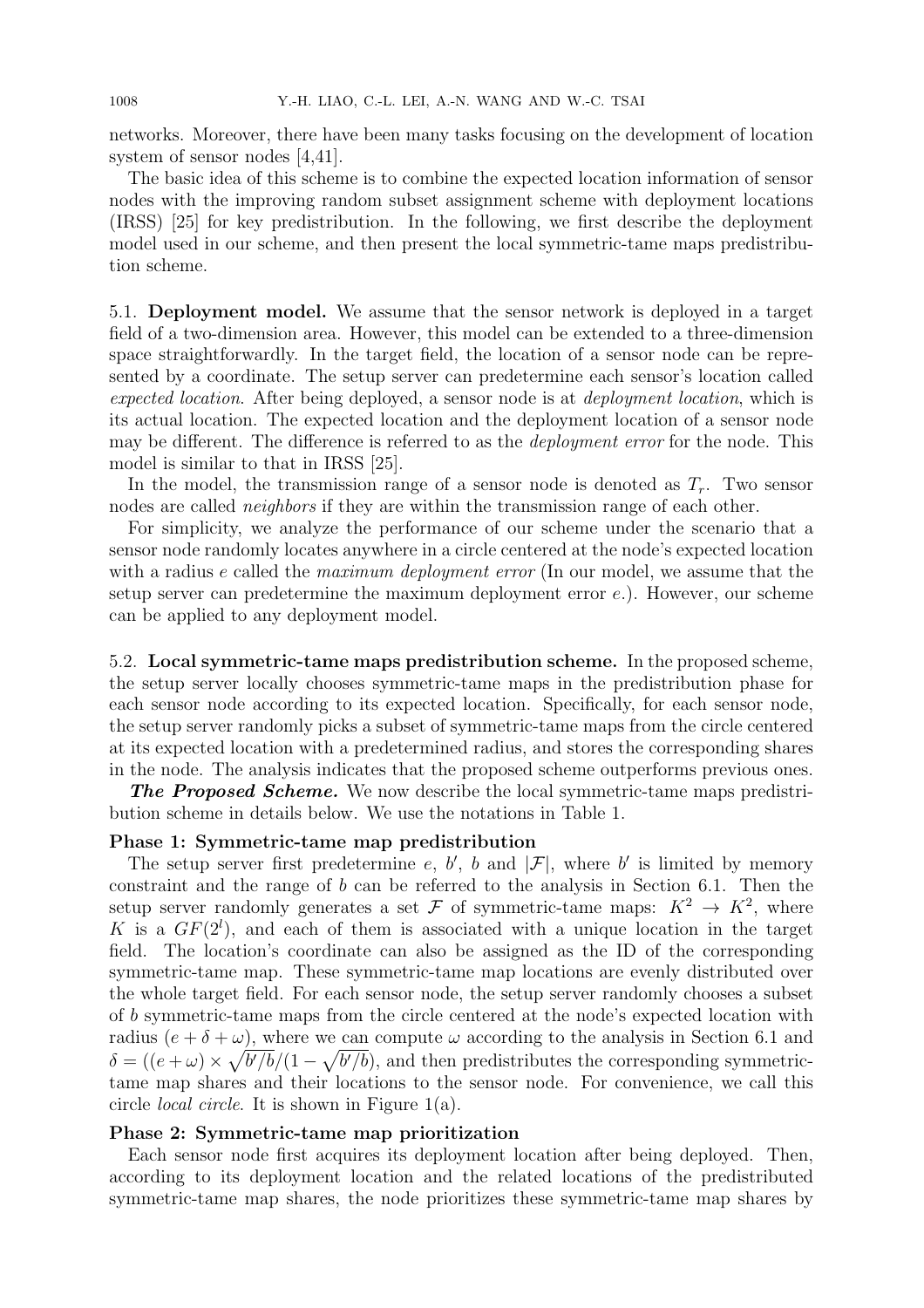| Notation         | Description                                                              |
|------------------|--------------------------------------------------------------------------|
| f(x,y)           | symmetric-tame map                                                       |
| $\mathcal F$     | the size of symmetric-tame map pool                                      |
| $\boldsymbol{b}$ | the number of symmetric-tame maps predistributed in each sensor node     |
|                  | before deployment                                                        |
| $b^{\prime}$     | the number of symmetric-tame maps kept in each sensor node's storage     |
|                  | after the prioritization                                                 |
| $\epsilon$       | the maximum deployment error                                             |
| $\delta$         | the associated locations of $b'$ symmetric-tame maps are no bigger than  |
|                  | $\delta$ away from the corresponding node's deployment location          |
| $\overline{N}$   | the total number of sensor nodes in the network                          |
| m                | the average number of neighbor sensor nodes                              |
| $\overline{A}$   | the area of the target field                                             |
| $\boldsymbol{P}$ | the probability to establish a direct pairwise key between two neighbors |
| $P_c$            | the probability that a direct pairwise key between two non-compromised   |
|                  | nodes is compromised                                                     |
| $\omega$         | <i>adaptive parameter</i> , which is described in details later          |

TABLE 1. Notations



FIGURE 1. (a) Local circle, (b) share circle and (c) shared area of neighbors

their distances to its deployment location. A symmetric-tame map share has higher priority if it is closer to the node. The node then keeps the *b ′* highest-priority symmetric-tame map shares in its memory and removes others.

## **Phase 3: Pairwise key establishment**

This phase can be accomplished by performing the direct key establishment and indirect key establishment phases in the tame pool-based key predistribution framework. Two sensor nodes attempting to establish a pairwise key first determine whether they both have shares of a common symmetric-tame map. To achieve this, one of them broadcasts the corresponding symmetric-tame maps' IDs of *b ′* shares in its memory. If the other node has one of the symmetric-tame map shares associated with the broadcasts, it computes the corresponding pairwise key based on the tame-based approach, and responds to the source node through challenge-response. Since the pairwise key is uniquely shared between them, they both can authenticate each other in the phase. If they fail to establish a direct pairwise key, then they need to start the indirect key establishment phase to discover one or more intermediate nodes which can help them to setup an indirect pairwise key.

# **Phase 4: Addition and revocation**

Due to the inherence that sensor nodes easily get damaged and compromised, it is very likely to add new nodes into the network to replace the damaged or compromised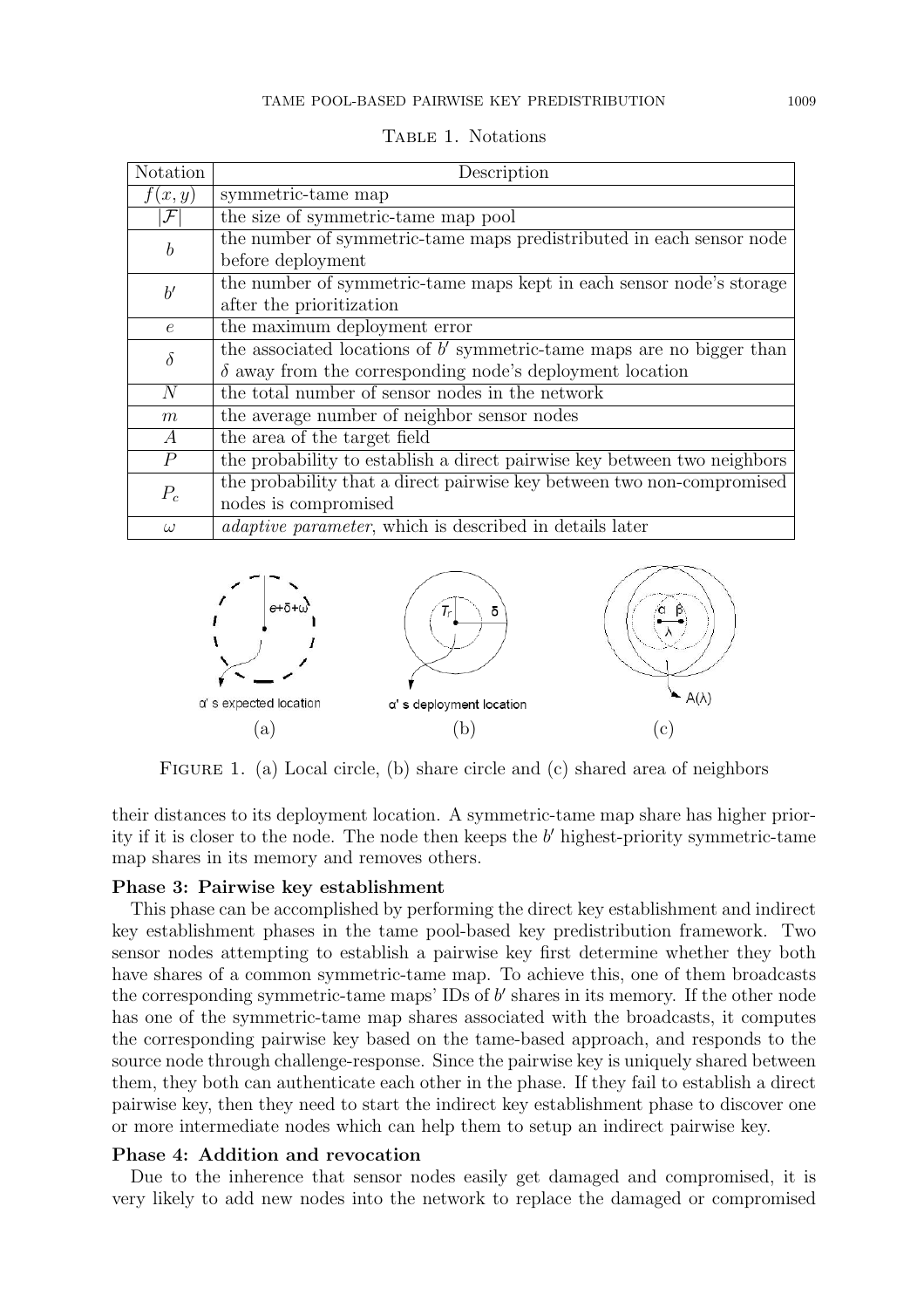nodes during the lifetime of a sensor network. Whenever a new node is added, the setup server first performs the above symmetric-tame map predistributon phase based on node's expected location. Then, after being deployed, the node simply starts the above symmetric-tame map prioritization phase. There is no communication overhead needed between the setup server and the deployed nodes for adding node. Once a compromised node is detected, it is necessary to revoke that node for reducing the damage of the system. The revocation can be done by the setup server to broadcast a list of revoked nodes' IDs. Each deployed node records the IDs of revoked nodes which share at least a common symmetric-tame map with it. If there is a symmetric-tame map compromised – more than *t* nodes which share the same symmetric-tame map are compromised, a non-compromised sensor node which has share of this symmetric-tame map discards the corresponding share.

## 6. **Analysis.**

6.1. **Probability of establishing direct pairwise keys between neighbors.** We assume that there are on average *m* nodes in each sensor node's transmission range. Thus, the density of the network can be estimated as  $(m+1)/\pi T_r^2$ . We use the transmission range  $T_r$  as the basic unit for distance metric. That is,  $T_r = 1$ . Then, on average, there are  $(m+1)$  sensor nodes in area of  $\pi T_r^2 = \pi$ . If the total number of sensor nodes in the network is *N*, the area of the target field can be estimated as  $A = N\pi/(m+1)$ .

A sensor node  $\alpha$  is predistributed  $b$  symmetric-tame map shares in its memory during the predistribution phase and leaves *b ′* shares after the prioritization phase. The related locations of these *b'* shares are not further than  $\delta$  from the deployment location of node *α*, where *δ* is  $((e + \omega) \times \sqrt{b'/b}/(1 - \sqrt{b'/b})$ . The circle centered at node's deployment location with radius  $\delta$  is called the *share circle* as shown in Figure 1(b). According to the prioritization process, the *b'* shares are exactly the predistributed symmetric-tame map shares whose related locations are within the share circle.

Figure 1(c) shows the overlapped area *A*(*λ*) of the share circles of neighboring node *α* and node  $\beta$ , the distance between which is  $\lambda$ . Since  $\lambda = 1$  and  $\delta \leq 1/2$ ,  $A(\lambda)$  does not exist. Thus, we only consider the condition that  $\delta > 1/2$  in our model. Then, the size of the area can be estimated as

$$
A(\lambda) = 2 \times \delta^2 \times \cos^{-1}(\lambda/2\delta) - \lambda \times \sqrt{\delta^2 - (\lambda/2)^2}
$$

For node  $\alpha$  and node  $\beta$ , the number of predistributed symmetric-tame map shares whose related locations are in the area  $A(\lambda)$  can be estimated by  $M(\lambda) = |b \times A(\lambda)/\pi \times$  $(e + \delta + \omega)^2$ . That is, in the memory of node  $\alpha$  and node  $\beta$ , there are shares of about  $M(\lambda)$  symmetric-tame maps which locate in the overlapped area. In addition, the total number of symmetric-tame maps which locate in the area can be estimated by  $M_t(\lambda)$  $|\mathcal{F}| \times A(\lambda)/A|$ . Then, the probability that node  $\alpha$  and node  $\beta$  have a common symmetrictame map can be estimated as

$$
P(\lambda) = 1 - \frac{[(M_t(\lambda) - M(\lambda))!]^2}{M_t(\lambda)!(M_t(\lambda) - 2M(\lambda))!}
$$

Therefore, the probability to share a common symmetric-tame map between node *α* and any of its neighbors can be estimated as

$$
P = \int_0^{T_r} \int_0^2 \frac{P(\lambda) \times \lambda}{\pi T_r^2} d\lambda d\theta = 2 \int_0^1 P(\lambda) \lambda d\lambda
$$

This indicates the probability of establishing a direct pairwise key between node *α* and any of its neighbors. For simplicity, we estimate the probability to establish a direct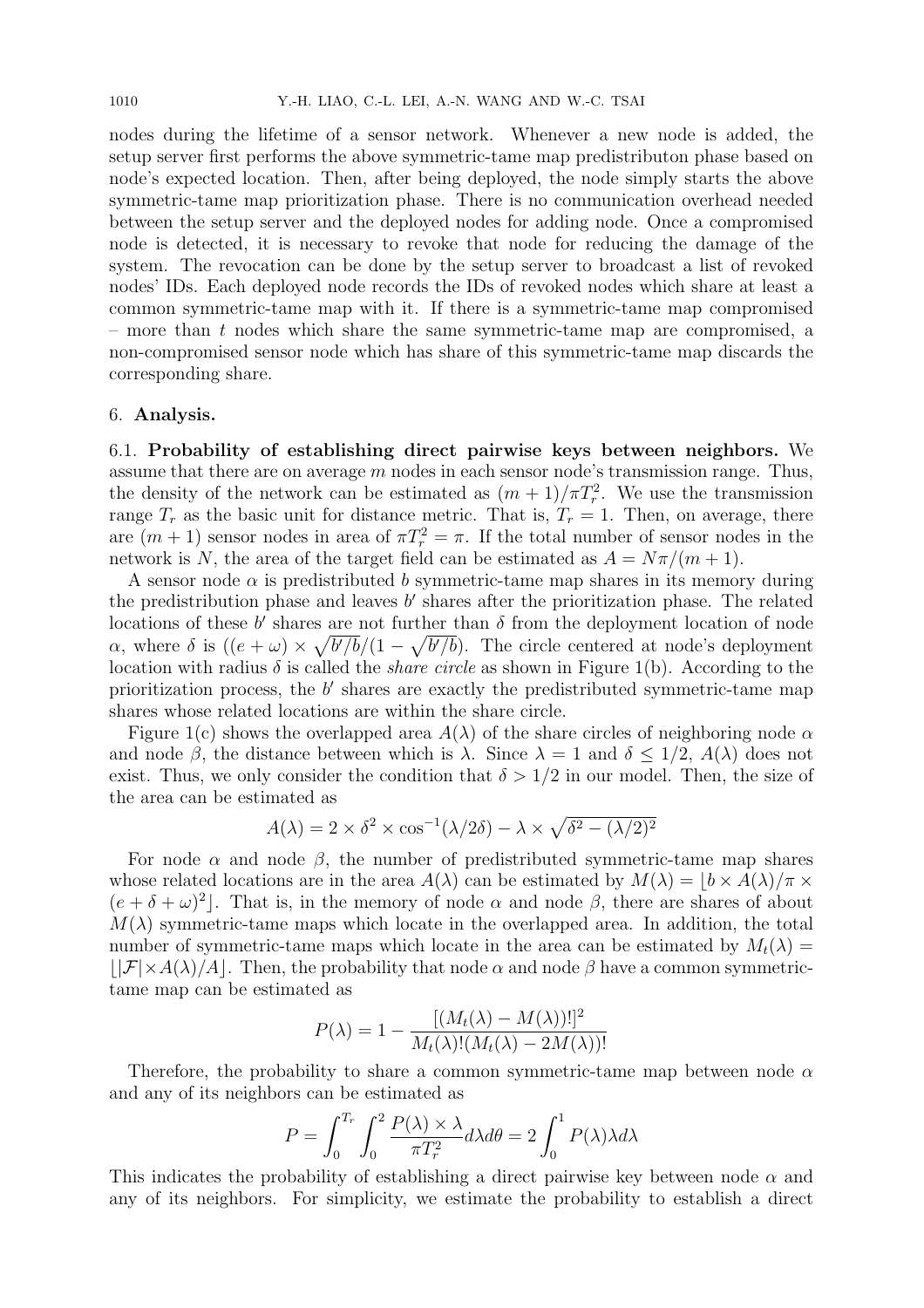pairwise key between any two neighbors by probability *P* of the node expected to be deployed at the center of the target field having a direct pairwise key with its neighbor in our simulation.

*Adaptive parameter*  $\omega$  – We now describe this parameter in details below. There are four necessary conditions in our model:

- 1.  $\delta > 1/2$ , since  $A(\lambda)$  does not exist when  $\lambda = 1$  and  $\delta \leq 1/2$ , and it is expected that neighbors can have the opportunity to share common symmetric-tame map.
- 2.  $\pi(e+\delta+\omega)^2 \leq A$ . The circle from which we pick a set of *b* symmetric-tame maps for a sensor node should be no bigger than the size of the target field.
- 3.  $M_t(\lambda) > M(\lambda)$ . The total number of symmetric-tame maps in the overlapped area  $A(\lambda)$  should be no smaller than the number of predistributed symmetric-tame maps in the area for both node  $\alpha$  and node  $\beta$ .
- 4.  $\omega > 0$ . This makes the model function well. Considering the situation that the deployment location of a sensor node is  $e$  away from its expected location,  $\omega < 0$  will fail the model.

From condition 1, we get  $\delta > 1/2$ ;  $\delta = ((e + \omega) \times \sqrt{b'/b}/(1 - \sqrt{b'/b})$ . Then,  $\left( (e + \omega) \times \sqrt{b'/b} \right) / \left( 1 - \sqrt{b'/b} \right)$ 1 2 *⇒*  $((e + \omega) \times \sqrt{b'/b})$ 1 2  $\left(1-\sqrt{b'/b}\right)$ *⇒* (*e* + *ω*) *>* 1 2  $(\sqrt{b^{\prime}/b} - 1)$ *⇒ ω >* 1 2  $(\sqrt{b'/b} - 1) - e$ (4)

From condition 2, we have  $\pi(e + \delta + \omega) \leq A$ . Then,

$$
(e + \delta + \omega)^2 \le A/\pi
$$
  
\n
$$
\Rightarrow e + \delta + \omega \le \sqrt{A/\pi}
$$
  
\n
$$
\Rightarrow e + ((e + \omega) \times \sqrt{b'/b}) / (1 - \sqrt{b'/b}) + \omega \le \sqrt{A/\pi}
$$
  
\n
$$
\Rightarrow e + \omega \le \sqrt{A/\pi} (1 - \sqrt{b'/b})
$$
  
\n
$$
\Rightarrow \omega \le \sqrt{A/\pi} (1 - \sqrt{b'/b}) - e
$$
\n(5)

From condition 3, we have  $M_t(\lambda) \geq M(\lambda)$ . Additionally,  $M_t(\lambda) = |F| \times A(\lambda)/A|$  and  $M(\lambda) = \lfloor b \times A(\lambda)/\pi \times (e + \delta + \omega)^2 \rfloor$ . It follows that

$$
|\mathcal{F}| \times A(\lambda)/A \ge b \times A(\lambda)/(\pi \times (e + \delta + \omega)^2)
$$
  
\n
$$
\Rightarrow |\mathcal{F}| \times (\pi \times (e + \delta + \omega)^2) \ge b \times A
$$
  
\n
$$
\Rightarrow (e + \delta + \omega)^2 \ge b \times A/(\pi \times |\mathcal{F}|)
$$
  
\n
$$
\Rightarrow e + ((e + \omega) \times \sqrt{b'/b}) / (1 - \sqrt{b'/b}) + \omega \ge \sqrt{(b \times A)/(\pi \times |\mathcal{F}|)}
$$
  
\n
$$
\Rightarrow e + \omega \ge \sqrt{(b \times A)/(\pi \times |\mathcal{F}|)} (1 - \sqrt{b'/b})
$$
  
\n
$$
\Rightarrow \omega \ge \sqrt{(b \times A)/(\pi \times |\mathcal{F}|)} (1 - \sqrt{b'/b}) - e
$$
  
\n(6)

For the sake of presentation, we call this  $\omega$  *adaptive parameter*, which satisfies  $\omega > 0$ and Equations (4)-(6) with fixed *b*, *b*', *e*, *A* and  $|\mathcal{F}|$ . We can get the minimum  $\omega$  from the range of the adaptive parameter. We refer to this minimum  $\omega$  as  $\omega_{\text{min}}$ . In the following,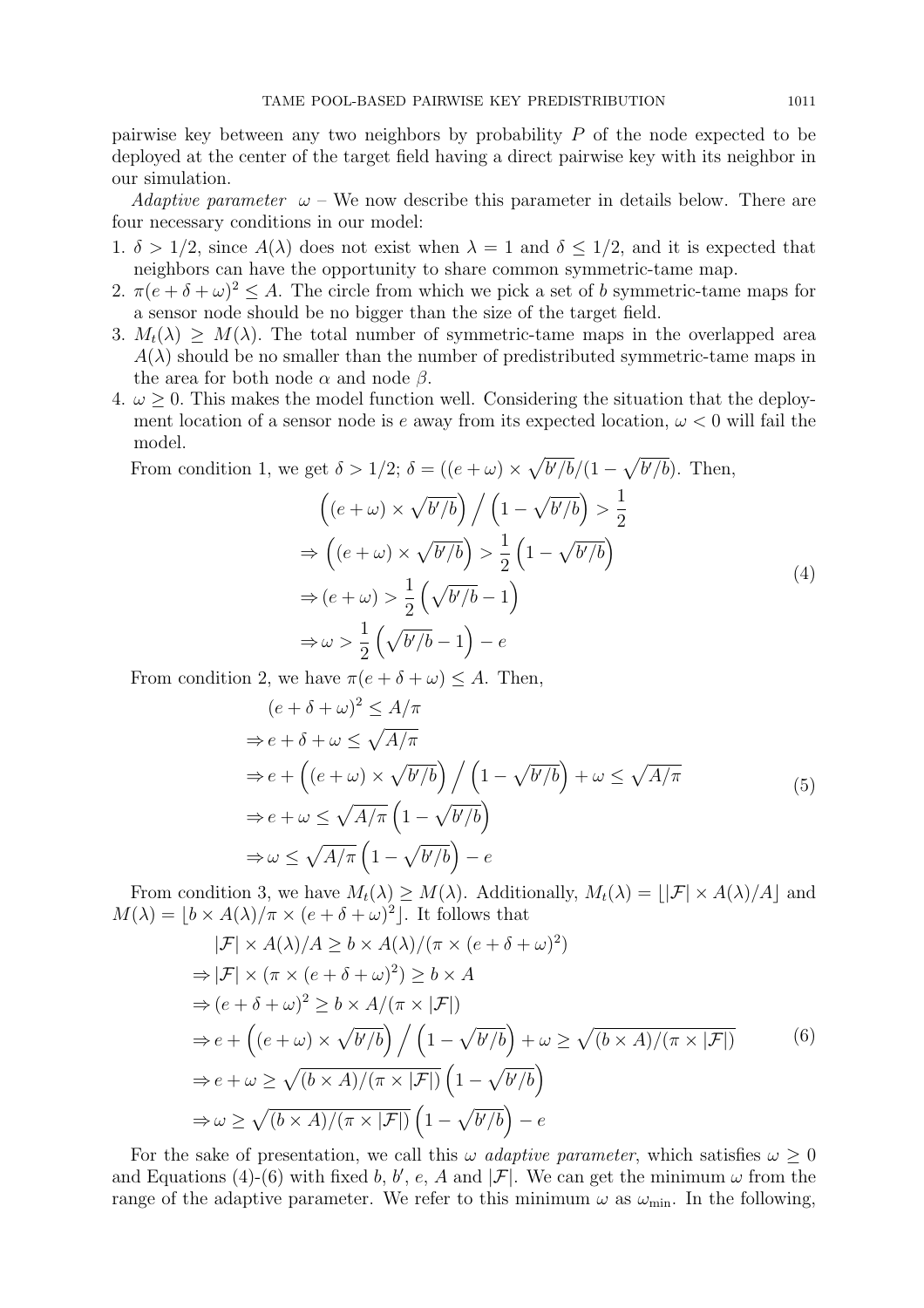when other parameters, *b*, *b'*, *e*, *A* and  $|\mathcal{F}|$  are fixed, we will use  $\omega = \omega_{\min}$  in our scheme without explicit statement. The reason is that it can get the highest probability of sharing a direct pairwise key between two neighbors according to the result of our analysis: The smaller the local circle is, the better the performance of *P* is. For instance, given that  $b = 11, b' = 2, e = 5$  and  $|\mathcal{F}| = 20$ , from Equations (4)-(6), and  $\omega \ge 0$ , it follows that  $2.6402... \leq \omega \leq 5.3021...$ , then we can get  $\omega = \omega_{\min} = 2.65$ , which is used in the symmetric-tame map predistribution phase.

Here we derive the range of *b*. Since the adaptive parameter  $\omega$  needs to satisfy the Equations (4)-(6), and  $\omega > 0$  at the same time, from the intersection of Equations (4) and (5), the intersection of Equations (5) and (6), and the intersection of Equation (5) and  $\omega > 0$ , we have Equations (7)-(9) respectively.

$$
\frac{1}{2}\left(\sqrt{b'/b} - 1\right) - e < \sqrt{A/\pi}\left(1 - \sqrt{b'/b}\right) - e\tag{7}
$$

$$
\sqrt{(b \times A)/\pi \times |\mathcal{F}|} \left(1 - \sqrt{b'/b}\right) - e \le \sqrt{A/\pi} \left(1 - \sqrt{b'/b}\right) - e \tag{8}
$$

$$
0 \le \sqrt{A/\pi} \left( 1 - \sqrt{b'/b} \right) - e \tag{9}
$$

From Equation (7), it follows that

$$
b < \frac{4A \times b'}{\pi} \tag{10}
$$

From Equation (8), it follows that

$$
b \le |\mathcal{F}| \tag{11}
$$

This is obvious, since we choose *b* symmetric-tame maps from the symmetric-tame map pool *F*. Hence, it can be omitted in the following computation.

From Equation (9), it follows that

$$
b \ge \frac{b'}{\left(1 - e \times \sqrt{\pi/A}\right)^2} \tag{12}
$$

Take the intersection of Equations (10) and (12). Then, we can get the range of *b*:

$$
\frac{b'}{\left(1 - e \times \sqrt{\pi/A}\right)^2} \le b < \frac{4A \times b'}{\pi} \tag{13}
$$

In the following analysis, we assume that the total number of sensor nodes in the network is  $N = 10,000$ , on average there are  $m = 30$  neighbors in each node's transmission range, and the memory overhead for each node after the prioritization phase is equivalent to 200 cryptographic keys unless otherwise specified. For convenience, we configure *b* to fit the range of *b* as  $e = 10$  given other parameters fixed. Figure 2(a) shows the probability of establishing a direct pairwise key between any two neighbors for different *e* and  $|\mathcal{F}|$  given that  $b = 11$  and  $b' = 2$ . Obviously, the probability is extremely high especially when the maximum deployment error *e* is less than nine times of the transmission range. We can also see the probability becomes higher when the size of the symmetric-tame map pool *F* decreases given certain *b*, *b ′* and *e*.

Figure 2(b) presents the probability of establishing a direct pairwise key between any two neighbors for different *e* and *m* given that  $b = 11$ ,  $b' = 2$  and  $|\mathcal{F}| = 18$ . Given certain  $\mathbf{b}, \mathbf{b}', |\mathcal{F}|$  and  $\mathbf{e},$  we can see that the probability grows higher when the average number of neighbors *m* decreases. The area *A* of target field increases as *m* decreases, with fixed total number of sensor nodes in the network. Thus, Figure 2(b) implies that the larger the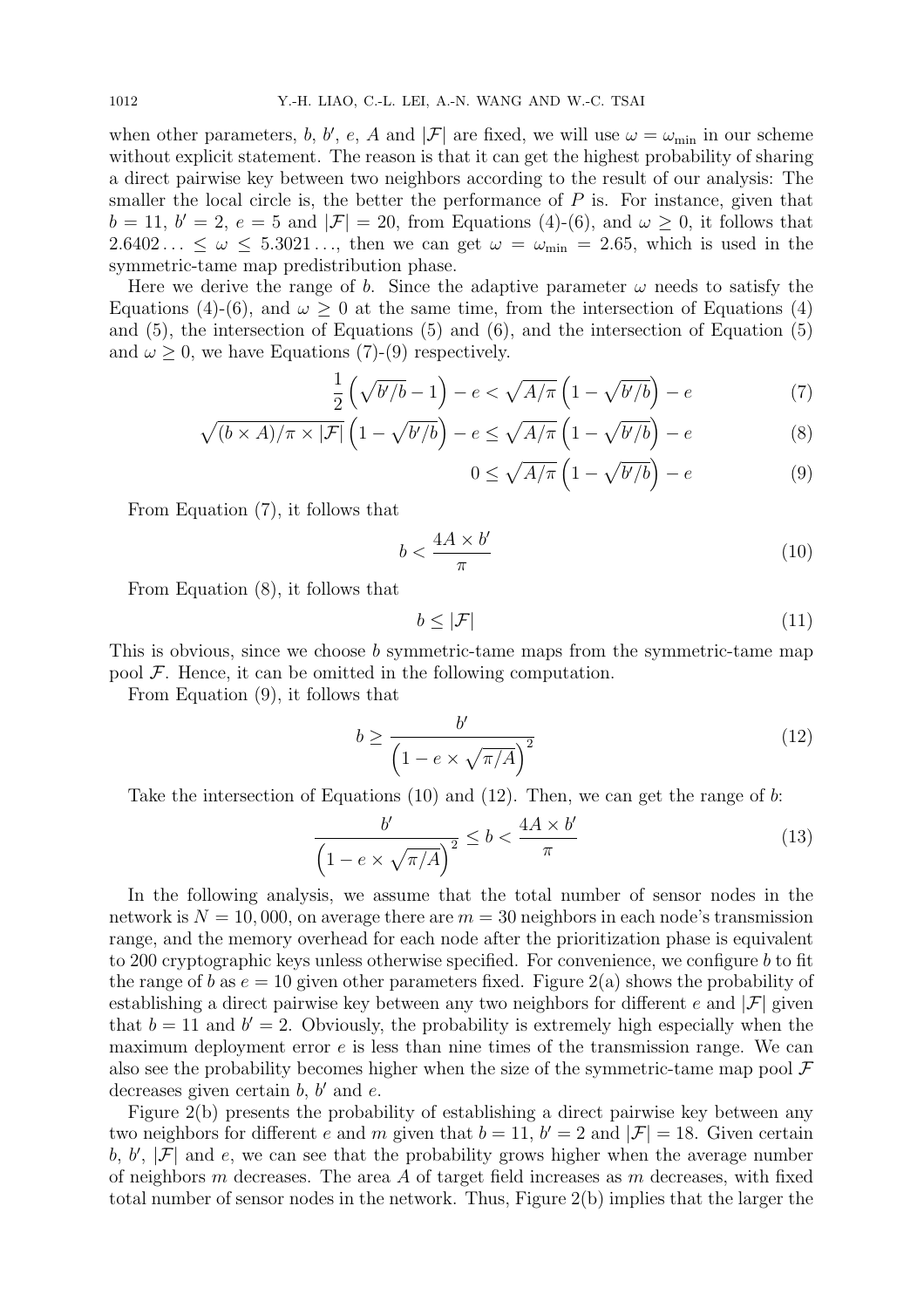ratio of the area of target field to the size of the local circle is, the more the performance of probability *P* can be improved, given certain *b*,  $b'$ ,  $|\mathcal{F}|$  and *e*.

Figure 2(c) shows the probability of establishing a direct pairwise key between any two neighbors for different *e* and *b* given that  $b' = 2$  and  $|\mathcal{F}| = 18$ . We can see the increase of the number of predistributed symmetric-tame maps in the predistribution phase will increase probability  $P$  with fixed  $b'$ ,  $m$ ,  $|\mathcal{F}|$  and  $e$ .



Figure 2. Probability to establish a direct pairwise key between two neighbors for different *e* and (a) different  $|\mathcal{F}|$  given that  $b = 11$  and  $m = 30$ ; (b) different *m* given that  $b = 11$  and  $|\mathcal{F}| = 18$ ; (c) different *b* given that  $|\mathcal{F}| = 18$  and  $m = 30$ .  $b' = 2$ .

6.2. **Resilience against node compromises.** We assume that an attacker can read the secrets stored in node's memory once he (or she) compromises the node. Additionally, in the security analysis, an attacker knows nothing about the direct pairwise key between two non-compromised nodes if he (or she) compromises no more than *t* nodes which share the same symmetric-tame map generating that pairwise key.

In this section, we consider the security against node compromises in two ways. One is that an attacker locally compromises sensor nodes in a certain area. This kind of attack is called *local attack*. The other is *random attack*, where an attacker randomly compromises sensor nodes in the entire network.

In local attack, in order to compromise the direct pairwise key between two noncompromised nodes in a particular area, an attacker needs to compromise more than *t* nodes sharing the same symmetric-tame map which generates the pairwise key. Nevertheless, since symmetric-tame maps are selected locally for each sensor node, the attacker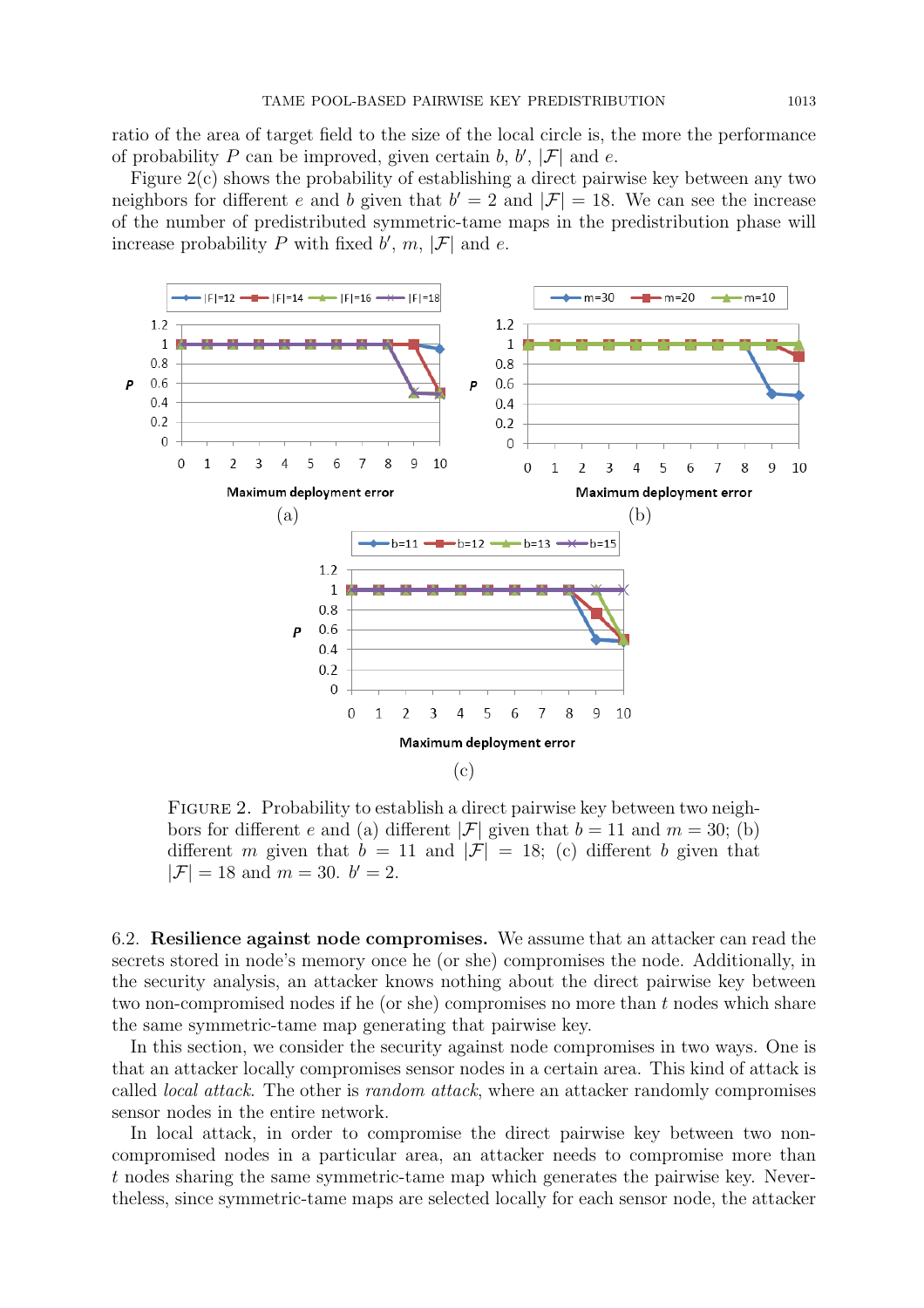cannot compromise the security of any other area even though he (or she) compromises the security of a particular area.

Consider that an attacker launches random attack. Obviously, there are more symmetrictame map shares stored in node before the prioritization phase than after it. In other words, an attacker can learn more secrets from a node if he (or she) compromises the node before its prioritization phase. Thus, we consider the resilience against node compromises for random attack in two cases.

**Case 1:** In this case, we assume there is no node compromised between the predistribution phase and the prioritization phase. After the prioritization, the nodes in the network may be compromised by an attacker. Assume that the attacker randomly compromises *N<sup>c</sup>* nodes in the network after the prioritization phase. For any symmetric-tame map *f* in *F*, the probability that a node has share of *f* is  $b'/|F|$ . Thus, the probability that exactly *i* out of *N<sup>c</sup>* compromised nodes own shares of this map can be estimated as

$$
P_c(i) = \frac{N_c!}{(N_c - i)!i!} \left(\frac{b'}{|\mathcal{F}|}\right)^i \left(1 - \frac{b'}{|\mathcal{F}|}\right)^{N_c - i}
$$

If an attacker knows more than *t* different shares of a symmetric-tame map, he (or she) can evaluate any pairwise key generated through the map. Therefore, the probability that *f* is compromised can be estimated as  $P_c = 1 - \sum_{i=0}^{t} P_c(i)$ . As a result, the probability that a direct pairwise key between two non-compromised nodes is compromised can be estimated by  $P_c$ , since f is any symmetric-tame map in  $\mathcal{F}$ .

We use the probability that a direct pairwise key between two non-compromised nodes is compromised to evaluate the resilience against node compromises. Figure 3 shows the relationship between the probability that a direct pairwise key between two non-compromised nodes is compromised, and the number of compromised nodes under different configurations given that  $e = 5$ . We assume that the probability to establish a direct pairwise key between two neighbors is 0.33 and there are  $b' = 2$  shares stored in each node after the prioritization. For different values of  $b$ , the size of the symmetric-tame map pool  $\mathcal F$  is configured to maintain probability *P* being 0.33. It shows that we can achieve arbitrarily great security resilience by increasing the number of predistributed symmetric-tame maps in the predistribution phase.



FIGURE 3. Probability that a direct pairwise key between two noncompromised nodes is compromised vs. the number of compromised sensor nodes under the different configurations in Case 1 given that *e* = 5 and  $b' = 2$ . Assume  $P = 0.33$ .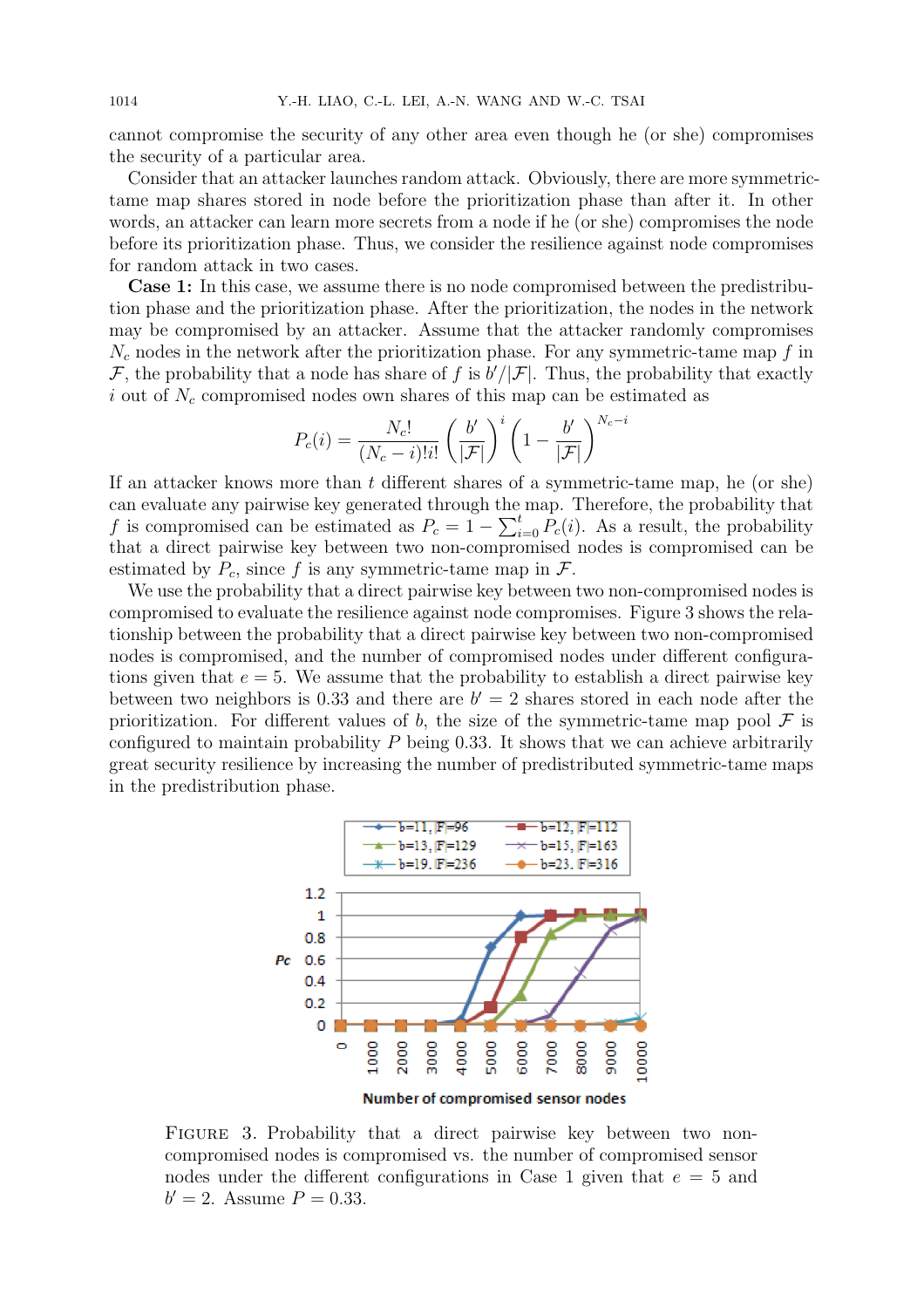**Case 2:** In this case, we assume an attacker can randomly compromise  $N_b$  nodes between the predistribution phase and the prioritization phase, and randomly compromise  $N_c$  nodes after the prioritization. For any symmetric-tame map  $f$  in  $\mathcal{F}$ , the probability that a node compromised before the prioritization has share of f is  $b/|\mathcal{F}|$  and the probability that a node compromised after the prioritization has share of *f* is  $b'/|\mathcal{F}|$ . Then, we can estimate the probability that exactly *k* out of  $N_b + N_c$  compromised nodes have shares of the map by

$$
P_c(k) = \sum_{i+j=k} \frac{N_b!}{(N_b-i)!i!} \left(\frac{b}{|\mathcal{F}|}\right)^i \left(1 - \frac{b}{|\mathcal{F}|}\right)^{N_b-i} \frac{N_c!}{(N_c-j)!j!} \left(\frac{b'}{|\mathcal{F}|}\right)^j \left(1 - \frac{b'}{|\mathcal{F}|}\right)^{N_c-j}
$$

Similarly, the probability that the map f is compromised can be calculated by  $P_c =$  $1 - \sum_{k=0}^{t} P_c(k)$ . Thus, the probability that a direct pairwise key between two noncompromised nodes is compromised can also be estimated by  $P_c$ , since  $f$  is any symmetrictame map in *F*.

Figure 4 illustrates the relationship between the probability that a direct pairwise key between two non-compromised nodes is compromised and the number of compromised nodes under the different configurations in the second case given that  $e = 5$ . We also assume that the probability to establish a direct pairwise key between two neighbors is 0.33 and  $b' = 2$ . We consider two situations: one is  $N_b = 100$  in Figure 4(a) and the other is  $N_b = 500$  in Figure 4(b). It turns out that even under this case, although the resilience in situation 2 is not as great as that in situation 1 under the same configuration, we can still get arbitrarily great security resilience by increasing *b*.

In general, a sensor node is more likely to be compromised after deployment than before it. Moreover, after being deployed, a node starts immediately the prioritization phase once it acquires its deployment location. Therefore, it is difficult for an attacker to compromise a large number of sensor nodes during the short period of time between node deployment and prioritization.



FIGURE 4. Probability that a direct pairwise key between two noncompromised nodes is compromised vs. the number of compromised sensor nodes under different configurations in Case 2 given that  $e = 5$  and  $b' = 2$ . Assume  $P = 0.33$ .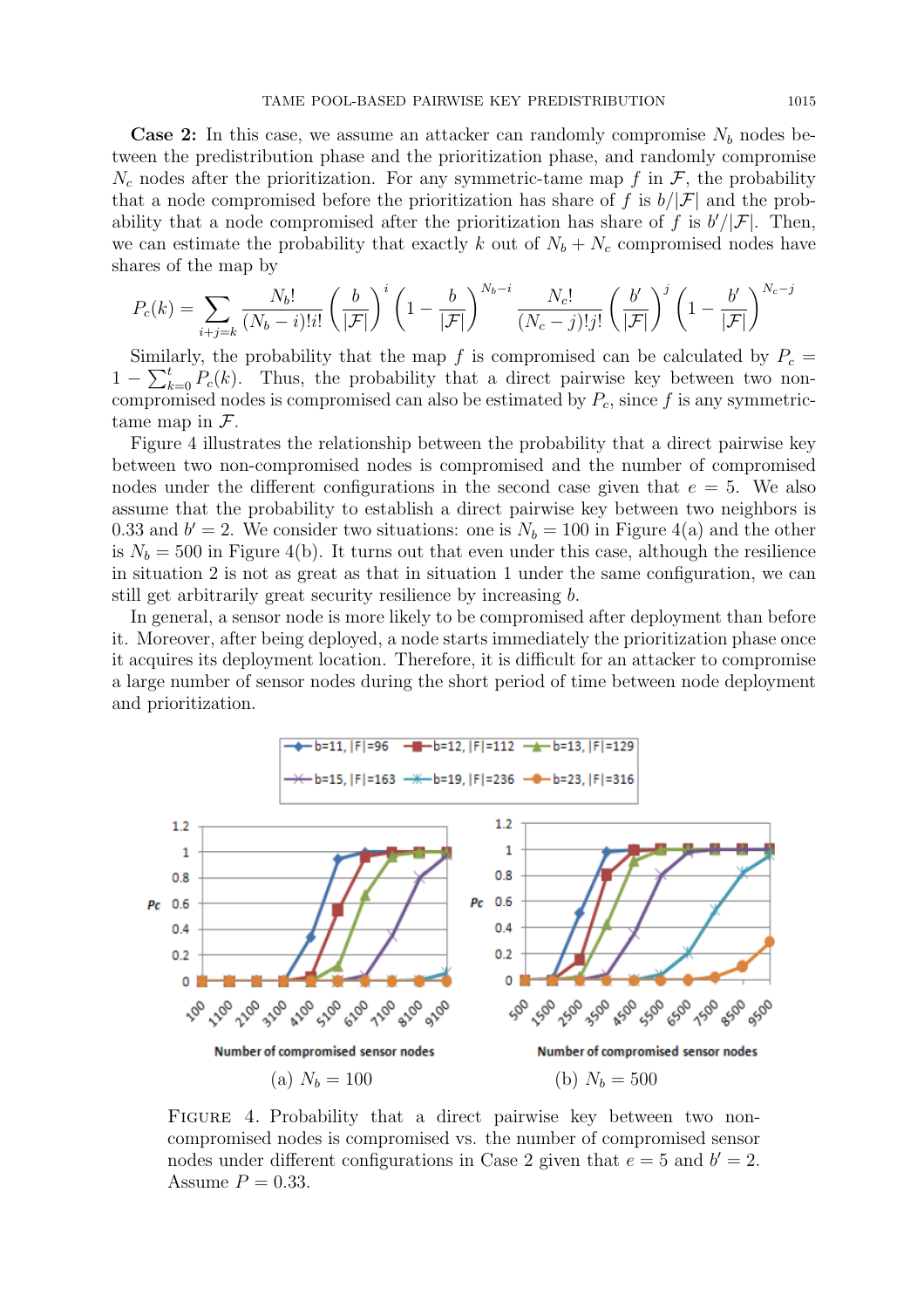6.3. **Comparison.** In this paper, we mainly compare the performance of our scheme with the well-known schemes in Liu and Ning [25]: the closest pairwise keys scheme (CPKS), the closest polynomials predistribution scheme (CPPS) and IRSS. These schemes use either predeployment or postdeployment knowledge to improve the pairwise key predistribution. However, in our scheme, we further combine the expected location and deployed location information to do the key predistribution. As a result, both the probability to establish a direct pairwise key between two neighbors and the resilience against node compromises in our scheme outperform those schemes. Moreover, due to the use of the tame-based approach, our scheme can provide deterministic authentication service. However, CPPS and IRSS can only offer probabilistic authentication, since they are based on the polynomial-based approach.



Figure 5. Compare the probability to establish a direct pairwise key between two neighbors between our scheme and the schemes in [25], under different configurations. The parameters in IRSS are the same with those in our scheme given  $c = b$  and  $c' = b'$ .

Figure 5 compares the probability to establish a direct pairwise key between two neighbors between our scheme and the schemes in [25] under different configurations. Assume each node has memory overhead equivalent to 200 cryptographic keys in each scheme. For each configuration, the size of the polynomial pool in IRSS is configured to make probability *P* be 0.33, and the size of the symmetric-tame map pool  $\mathcal F$  in our scheme is configured to be the same as the polynomial pool size in IRSS with  $b = c$  and  $b' = c'$ . Obviously, probability *P* in our scheme is significantly higher than that in other schemes [25].

Moreover, given the limits on the maximum deployment error *e*, network density, and the memory overhead for the key predistribution, probability *P* in CPKS is fixed. The previous two parameters depend on specific application and the last parameter is constrained by the memory size of sensor node. Thus, it is hard to adapt these parameters to achieve higher probability *P*. However, in each configuration of our scheme, given the constraints above, we can always get an arbitrarily high probability *P* by increasing the number of predistributed symmetric-tame maps in the predistribution phase, as shown in Figure 2(c). Therefore, a designer can choose a proper configuration depending on the need of the system. Although in CPPS, given the above constraints, probability *P* can also be improved by increasing the cell side length *L*, it will reduce the resilience against node compromises. On the contrary, in our scheme, the increase of *b* will not affect the resilience of security when there is no node compromised before the prioritization. We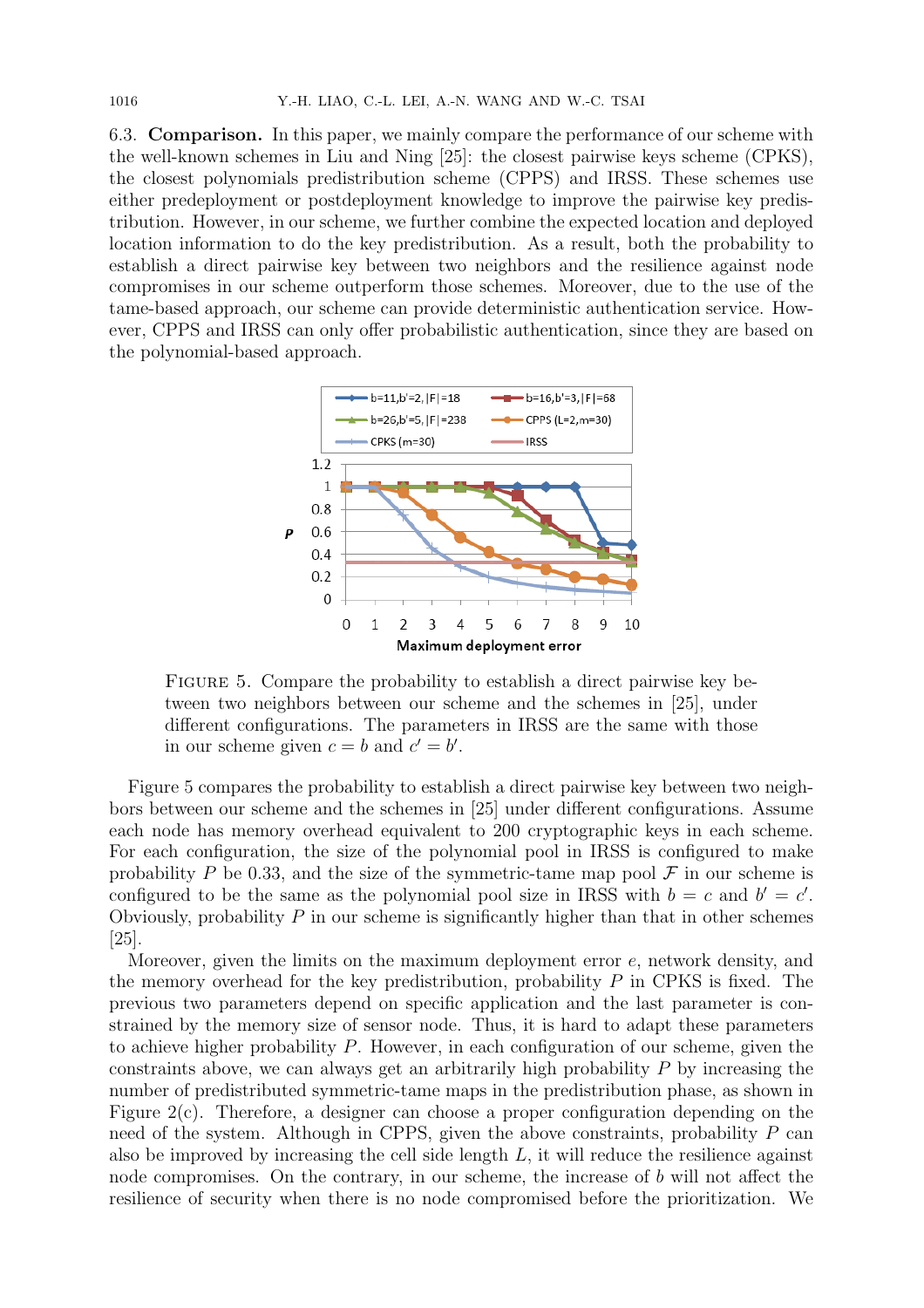can see this from the analysis in Section 6.2, since the resilience only depends on *t* and the ratio  $b'/|\mathcal{F}|$ . In addition, although in IRSS, increasing *c* can also improve probability *P*, it is obvious that the performance of our scheme is greatly better than IRSS under the same configuration, as shown in Figure 5.

Precisely combining the expected location and deployment location information for key predistribution, not only significantly improve the performance of probability *P*, but can also achieve greater resilience against node compromises. Figure 6 compares the probability that a direct pairwise key between two non-compromised nodes is compromised between our scheme, the schemes in Liu and Ning [25], the basic probabilistic scheme [7], the q-composite scheme [8] and the random subset assignment scheme [12]. Considering that there is no node compromised before the prioritization phase. We assume that probability *P* is 0.33 in each scheme. We can see that probability  $P_c$  in our scheme can achieve significantly greater security guarantee than other schemes. The smaller the maximum deployment error *e* is, the greater the improvement of the resilience in our scheme can be.



Number of compromised sensor nodes

FIGURE 6. Compare the probability that a direct pairwise key between two non-compromised nodes is compromised under the different numbers of compromised sensor nodes between our scheme and other schemes, considering there is no node compromised before the prioritization. Assume  $b = c = 11$  and  $b' = c' = 2$  in our scheme and IRSS.  $P = 0.33$ .

Furthermore, given a certain key pool size, polynomial pool size, cell side length *L*, maximum deployment error, and memory constraint on sensor node, probability *P* is fixed in the basic probabilistic scheme, the *q*-composite scheme, the random subset assignment scheme and CPPS. However, our scheme can still achieve arbitrarily high probability *P* by increasing *b*, given a fixed symmetric-tame map pool size, *e*, and memory constraint on sensor node, as shown in Figure  $2(c)$ . In other words, the basic probabilistic scheme, the *q*-composite scheme, the random subset assignment scheme, and CPPS need to do trade-off between the performance of the probability to establish a direct pairwise key between two neighbors and the resilience against node compromises. However, our scheme can achieve arbitrarily high probability to establish a direct pairwise key between two neighbors without decreasing the resilience of security.

In addition, in the basic probabilistic scheme, the *q*-composite scheme, the random subset assignment scheme and CPPS, probability  $P_c$  is fixed, given the required probability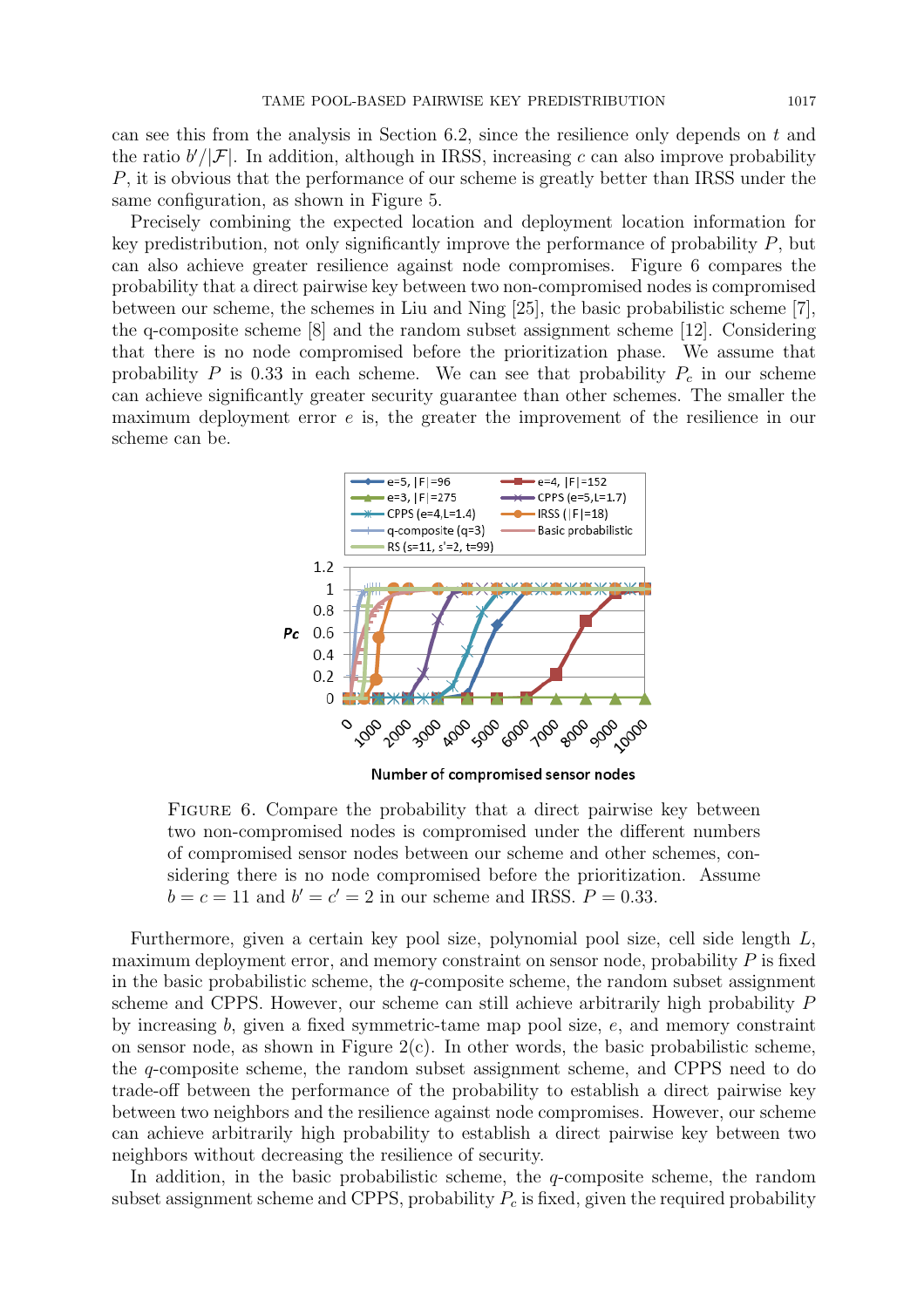*P*, memory constraint, network density and *e*. However, in our scheme, we can get arbitrarily great resilience of security by increasing *b* given the constraints above, as shown in Figure 3. Despite by increasing *c*, IRSS can also get better resilience, the resilience in our scheme is significantly greater than that in IRSS, as shown in Figure 6.

Figure 7 compares the probability that a direct pairwise key between two non-compromised nodes is compromised between our scheme and other schemes, considering that there are some nodes compromised before the prioritization. Similarly, we assume that probability *P* is 0.33 in each scheme. We can see that the result of the comparison in this case is similar with that in the previous case that there is no node compromised before the prioritization. From Figure  $7(b)$  and Figure  $4(b)$ , it is obvious that the security performance of our scheme can be increased arbitrarily by increasing *b* given other fixed parameters; therefore, even though the number of compromised nodes is large before the prioritization, our scheme can always provide significantly better performance of security than other schemes.



Figure 7. Compare the probability that a direct pairwise key between two non-compromised nodes is compromised under the different numbers of compromised sensor nodes between our scheme and other schemes, considering that there are some nodes compromised before the prioritization. Assume  $b = c = 11$  and  $b' = c' = 2$  in our scheme and IRSS.  $P = 0.33$ .

A feature of CPKS is that an attacker cannot compromise a direct pairwise key between two non-compromised nodes if he (or she) compromises some nodes in the network. By configuring that the number of sensor nodes sharing the same symmetric-tame map or sharing the same polynomial is no more than *t*, CPPS, IRSS, and our work can achieve this security property. That is, when  $N \times b'/|\mathcal{F}| \leq t$  in our scheme, considering that there is no node compromised before the prioritization,  $N_s \leq t$  in CPPS and  $N \times c'/|\mathcal{F}| \leq t$  in IRSS, perfect resilience against node compromises can also be achieved.

Figure 8 compares the probability to establish a direct pairwise key between two neighbors under this situation and different *e* between other schemes and ours, considering that there is no node compromised before the prioritization phase. The parameter  $|\mathcal{F}|$  in IRSS and our scheme, and the parameter *L* in CPPS are chosen to make them perfectly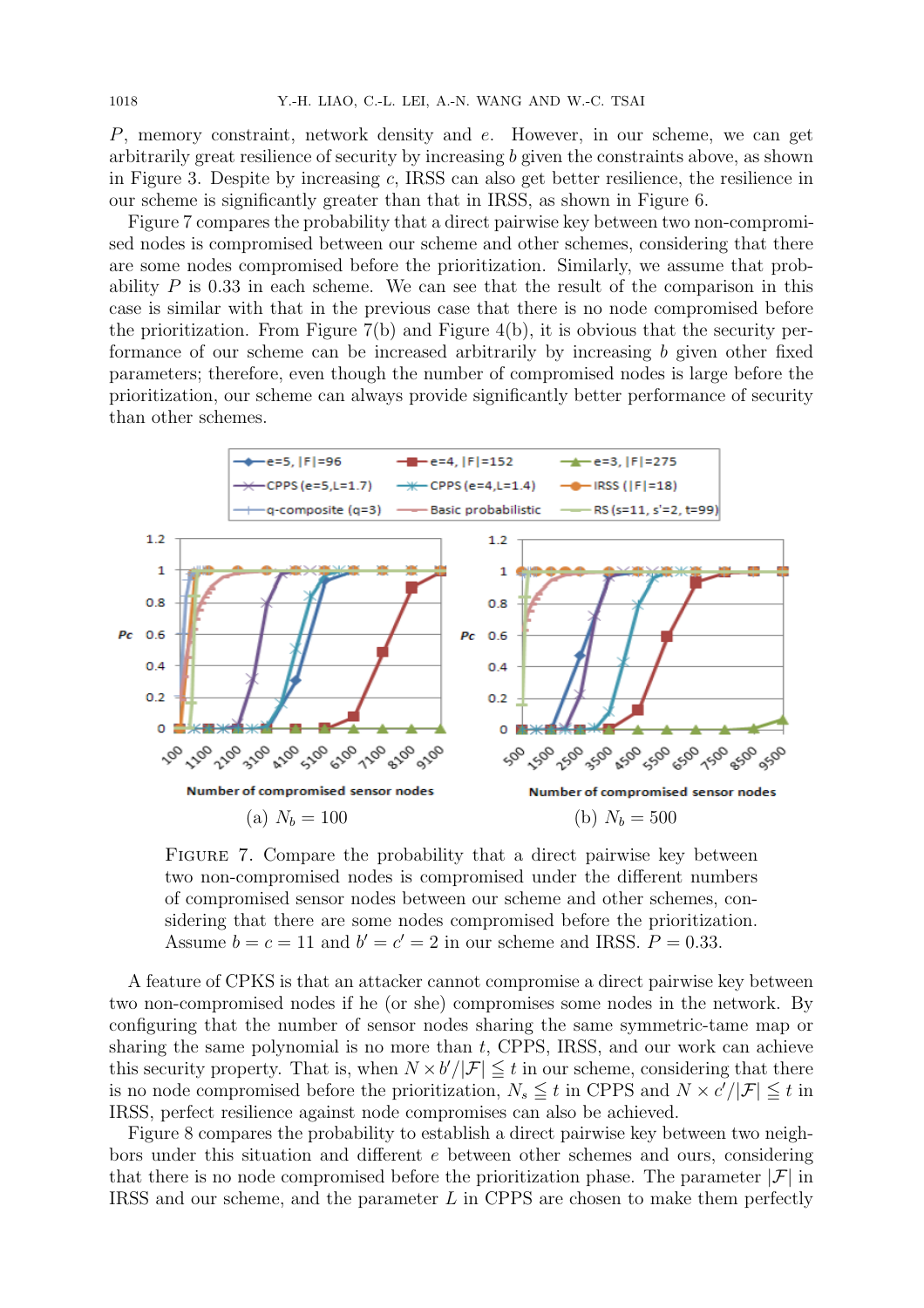#### TAME POOL-BASED PAIRWISE KEY PREDISTRIBUTION 1019



Figure 8. Compare the probability to establish a direct pairwise key between two neighbors between our scheme and other schemes. Consider that there is no node compromised before the prioritization in our scheme. The parameter  $|\mathcal{F}|$  in our scheme and IRSS, and the parameter L in CPPS are chosen to make them perfectly resistant against node compromises.

resistant against node compromises. We can see that the performance in our scheme is much better than other schemes from the aspect of probability *P*, especially when *e* is not big.

Moreover, given the constraints above and fixed *e*, probability *P* in CPKS and CPPS is fixed, while probability *P* in our scheme can still be much higher by increasing *b*. Although this probability in IRSS can also be improved by increasing *c*, the performance of our scheme surpasses its performance under the same parameters, as shown in Figure 8.

Now, we consider the other case that there are some nodes compromised before the prioritization. To achieve perfect resilience against node compromises, we configure  $N_b \times$  $\mathbb{E}[b/|\mathcal{F}| + (N - N_b) \times b'/|\mathcal{F}| \leq t$  in our scheme and  $N_b \times c/|\mathcal{F}| + (N - N_b) \times c'/|\mathcal{F}| \leq t$  in IRSS. Figures 9(a) and 9(b) compare probability *P* with different *e* between other schemes and ours, considering that there are  $N_b = 100$  and  $N_b = 500$  compromised nodes before the prioritization, respectively. Similarly, the parameter  $|\mathcal{F}|$  in our scheme and IRSS, and the parameter *L* in CPPS are chosen to make them perfectly resistant. We can see that even though there are some nodes compromised before the prioritization, the results of the comparisons are similar to that in the previous case that no node is compromised before the prioritization.

From the analysis above, we can conclude that our scheme can provide much higher probability to establish a direct pairwise key between two neighbors than other schemes when perfect resilience against node compromises is requested.

6.4. **Overhead.** The computation overhead is mainly caused by the evaluation of a symmetric-tame map share when a sensor node wants to compute a pairwise key. This involves evaluating two *t*-degree polynomials over  $GF(2<sup>l</sup>)$ , which can be done in an efficient way as discussed in Section 3.

In addition, there are *b* symmetric-tame map shares and these shares' related locations stored in the memory of each sensor node during the predistribution phase, and *b ′* out of them left after the prioritization phase. If we encode each location coordinate with 8 bytes, 4 bytes for x coordinate and 4 bytes for y coordinate, the memory overhead for a location coordinate will be equivalent to one key space. Hence, for each sensor node,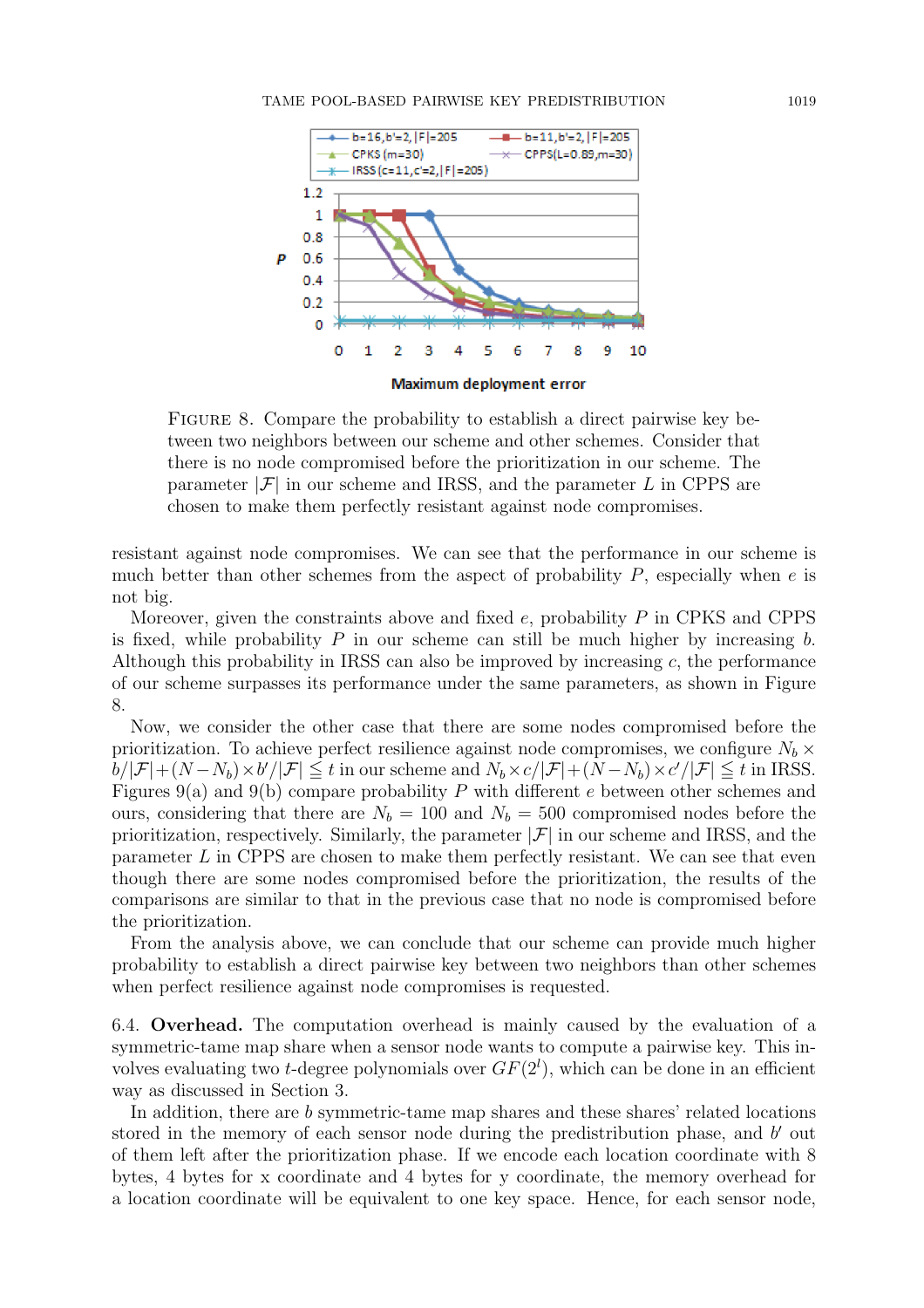

Figure 9. Compare the probability to establish a direct pairwise key between two neighbors. Consider that there are some nodes compromised before the prioritization in our scheme. The parameter  $|\mathcal{F}|$  in our scheme and IRSS, and the parameter *L* in CPPS are chosen to make them perfectly resistant against node compromises.

the memory overhead is about  $b \times 2l \times (t+2) + l$  bits in the predistribution phase and  $b' \times 2l \times (t+2) + l$  bits after the prioritization phase. Considering node compromises, each non-compromised sensor node records only the IDs of compromised sensor nodes sharing at least one common symmetric-tame map with it. For each of the *b ′* symmetric-tame map shares, if the number of compromised sensor nodes sharing the same symmetric-tame map is more than *t*, the sensor node will delete the corresponding share and all IDs of the related compromised nodes. Thus, the memory overhead for this is no more than  $b' \times t \times \log N$  bits after the prioritization phase.

To establish a common pairwise key between two neighbors, one of them (called source node) first broadcasts its *b'* IDs of symmetric-tame maps. After receiving this message, the other node determines whether it has share of at least one common symmetric-tame map with the source node and replies a short message to the source node.

7. **Discussion.** Figure 10 compares the probability to establish a direct pairwise key between two neighbors under different *e* between our scheme and other schemes, with memory overhead equivalent to 100 and 200 cryptographic keys, respectively, for each sensor node. We can see that when the memory overhead is reduced  $(t = 48)$ , with other parameters fixed, the performance of *P* will not be affected in our scheme, CPPS and IRSS, while the performance of *P* in CPKS decreases. Moreover, as analyzed in Section 6.3, given the limits of *e*, network density, and the memory overhead for key predistribution, probability *P* in CPKS is fixed. However, in our scheme, given the constraints above, we can always get arbitrarily high probability *P* by increasing *b*.

From the analysis in Section 6.2, the less *t* will incur the decrease of security guarantee in our scheme, CPPS and IRSS, with other parameters fixed. Nevertheless, by increasing the number of symmetric-tame maps predistributed in the predistribution phase with fixed *e*, *b'*, *t*, *m* and *P*, we can still achieve arbitrarily good security guarantee in our scheme as shown in Figure 11. Figure 11 presents the probability that a direct pairwise key between two non-compromised nodes is compromised with 50% memory overhead, when there is no node compromised before the prioritization. However, in CPPS, the security guarantee is fixed as the*e*, *m*, *t* and *P* are fixed. Although IRSS can also get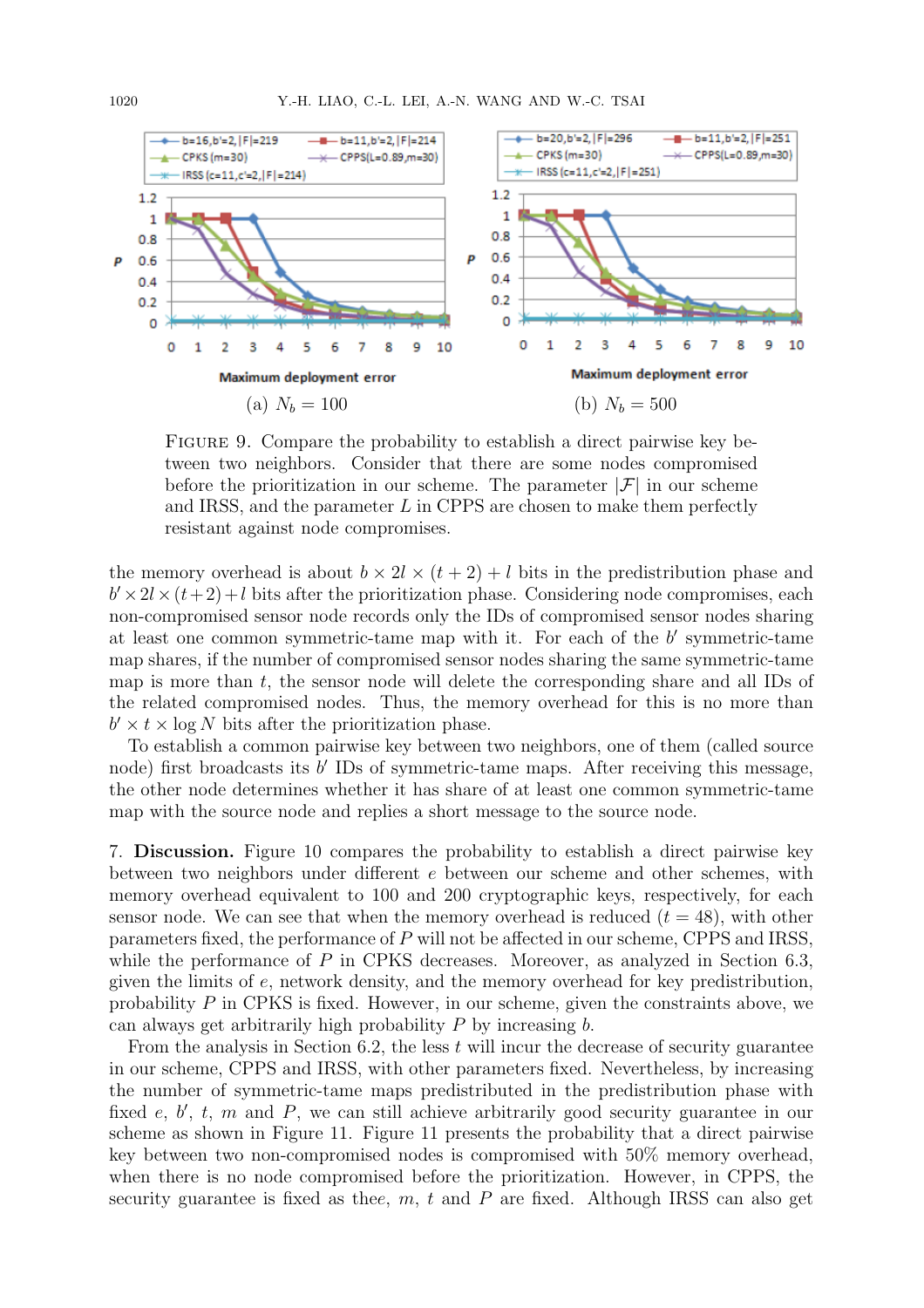

Figure 10. Compare the probability to establish a direct pairwise key between two neighbors under different *e* between our scheme and other schemes, with memory overhead equivalent to 100 and 200 cryptographic keys for each node, respectively.  $b' = c' = 2$ .

better security guarantee by increasing  $c$  with fixed  $c'$ ,  $t$  and  $P$ , the security guarantee of our scheme is significantly better than that of it as shown in Figure 6. While CPKS can provide perfect security against node compromises, by configuring  $N \times b'/|F| \leq t$ , our scheme can also have this advantage, and still has higher probability *P* than it as shown in Figure 8.



FIGURE 11. Probability that a direct pairwise key between two noncompromised nodes is compromised vs. the number of compromised sensor nodes under different *b* given that  $e = 5$ ,  $b' = 2$  and  $P = 0.33$  when there is no node compromised before the prioritization. Assume each node has memory overhead equivalent to 100 cryptographic keys.

For simplicity, we compare the performance between our scheme and other schemes when the memory overhead is reduced, only in the case that there is no node compromised before the prioritization. The result of the comparison in the other case that there are some nodes compromised before the prioritization will be similar to that in the first case. This would be straightforward.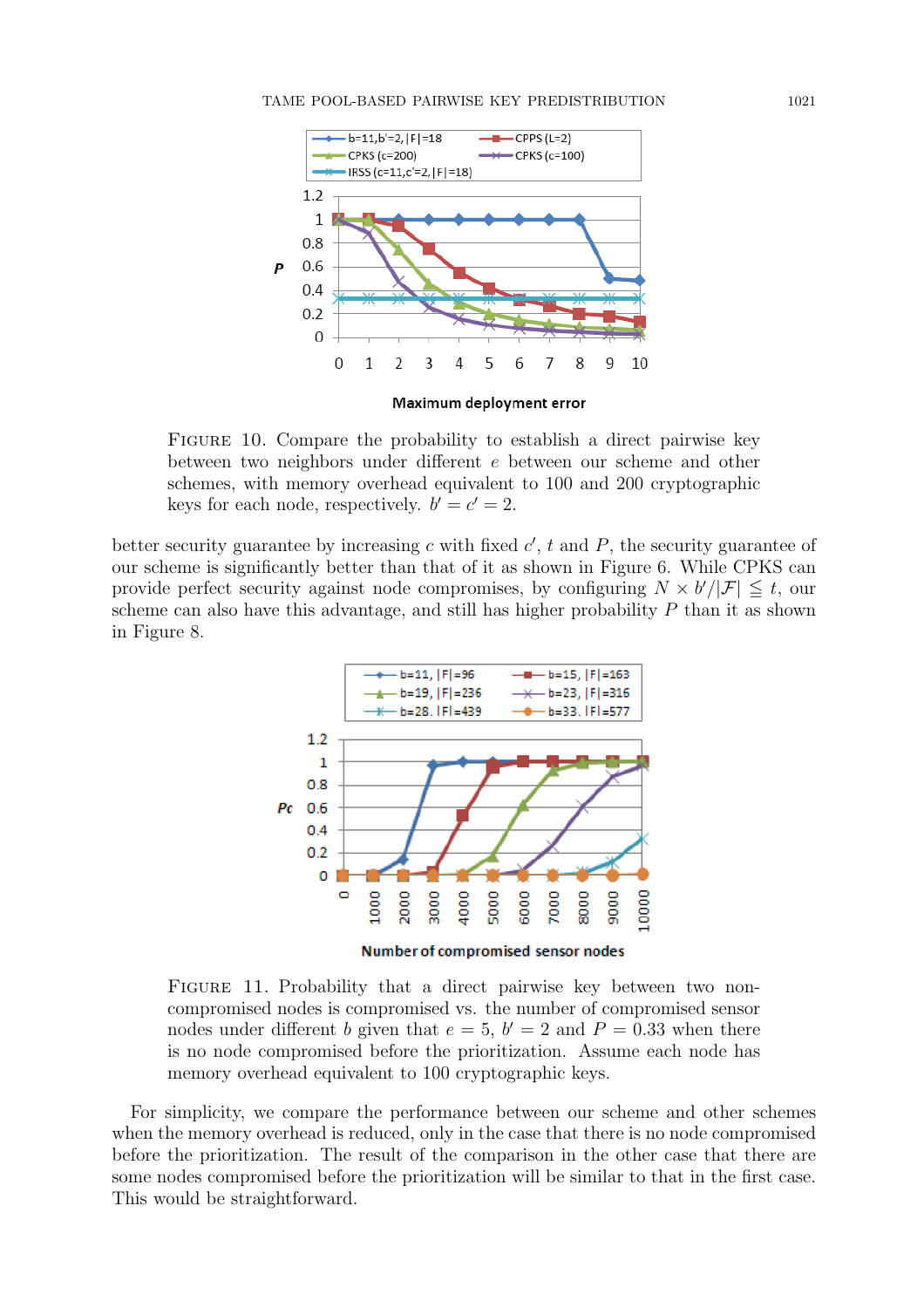8. **Conclusions.** In this paper, we first take advantage of tame automorphism in algebra to develop a tame-based approach for key predistribution in sensor networks. Based on this approach, we further develop a general framework for pairwise key establishment in sensor networks, a tame pool-based key predistribution. As a result, the tame map can substitute the conventional polynomial in any existing polynomial pool-based scheme in order to provide deterministic authentication service. Particularly, we present a new key predistribution scheme: the local symmetric-tame maps predistribution scheme, based on the framework and the deployment information. The analysis indicates that in our method, exactly combing the expected location and the deployment location for the key predistribution can significantly improve the performance of pairwise key establishment in sensor networks, including the probability to establish a direct pairwise key between two neighbors and the resilience against node compromises.

**Acknowledgment.** This work is supported in part by the National Science Council under Grants NSC 99-2218-E-002-024 and NSC 99-2218-E-002-026. The authors also gratefully acknowledge the helpful comments and suggestions of the reviewers, which have improved the presentation.

#### **REFERENCES**

- [1] I. F. Akyildiz, W. Su, Y. Sankarasubramaniam and E. Cayirci, A survey on sensor networks, *IEEE Comm. Magazine*, vol.40, no.8, pp.102-114, 2002.
- [2] L. Ho, M. Moh, Z. Walker, T. Hamada and C. F. Su, A prototype on RFID and sensor networks for elder healthcare: Progress report, *SIGCOMM'05 Workshops*, 2005.
- [3] T. H. Kim, S. I. Lee, Y. D. Lee and W. K. Hong, Design and evaluation of in-vehicle sensor network for web based control, *Proc. of the 13th IEEE Int. Symp. and Workshop on Engineering of Computer Based Systems*, 2006.
- [4] *The Cricket Indoor Location System an NMS Project @ MIT CSAIL.htm*.
- [5] L. Krishnamurthy, R. Adler, P. Buonadonna, J. Chhabra, M. Flanigan, N. Kushalnagar, L. Nachman and M. Yarvis, Design and deployment of industrial sensor networks: Experiences from a semiconductor plant and the north sea, *The 3rd ACM Conf. Embedded Network Sensor Systems*, 2005.
- [6] *Crossbow Technology*, http://www.xbow.com/, 2012.
- [7] L. Eschenauer and V. Gligor, A key management scheme for distributed sensor networks, *Proc. of the 9th ACM Conf. Computer and Comm. Security*, 2002.
- [8] H. Chan, A. Perrig and D. Song, Random key predistribution schemes for sensor networks, *Proc. of IEEE Symp. Security and Privacy*, pp.197-213, 2003.
- [9] C.-T. Li, M.-S. Hwang and Y.-P. Chu, An efficient sensor-to-sensor authenticated path-key establishment scheme for secure communications in wireless sensor networks, *International Journal Innovative Computing, Information and Control*, vol.5, no.8, pp.2107-2124, 2009.
- [10] W. Du, J. Deng, Y. S. Han and P. K. Varshney, A pairwise key predistribution scheme for wireless sensor networks, *Proc. of the 10th ACM Conf. Computer and Comm. Security*, 2003.
- [11] W. Du, J. Deng, Y. S. Han, S. Chen and P. K. Varshney, A key management scheme for wireless sensor networks using deployment knowledge, *Proc. of INFOCOM*, 2004.
- [12] D. Liu and P. Ning, Establishing pairwise keys in distributied sensor networks, *Proc. of the 10th ACM Conf. Computer and Comm. Security*, 2003.
- [13] I.-C. Lin, P.-Y. Chang and C.-C. Chang, A key management scheme for sensor networks using bilinear pairings and gap Diffie-Hellman group, *International Journal of Innovative Computing, Information and Control*, vol.6, no.2, pp.809-816, 2010.
- [14] D. Liu, P. Ning and R. Li, Establishing pairwise keys in distributed sensor networks, *ACM Trans. Information and System Security*, vol.8, no.1, pp.41-77, 2005.
- [15] G. Horng, C.-L. Wang and T.-H. Chen, An efficient concealed data aggregation scheme for sensor networks based on secret sharing, *International Journal of Innovative Computing, Information and Control*, vol.5, no.10(A), pp.3085-3098, 2009.
- [16] R. Wei and J. Wu, Product construction of key distribution schemes for sensor networks, *Proc. of the 11th Int. Workshop Selected Areas in Cryptography*, 2004.